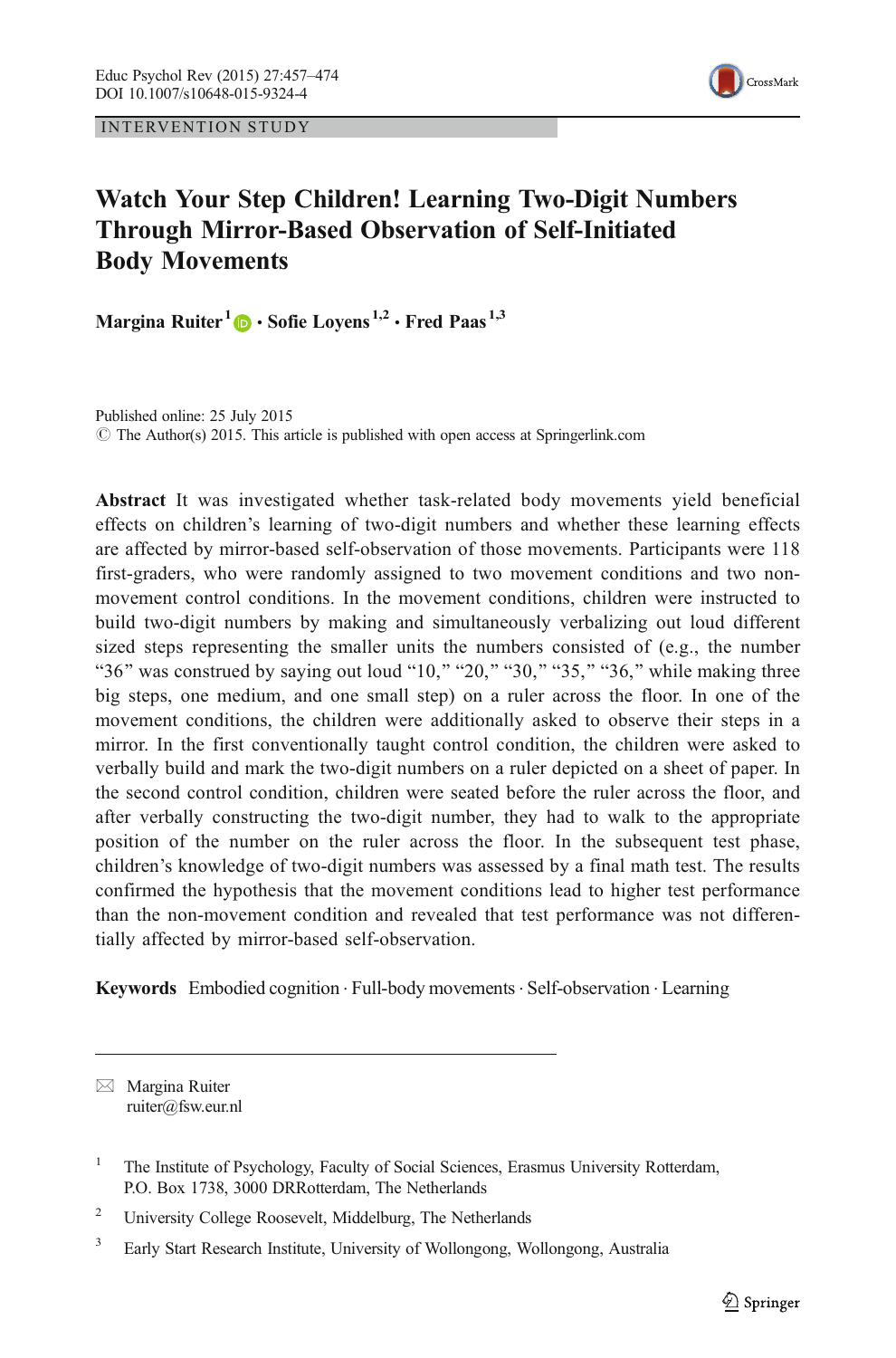Most of us have been exposed to nursery rhymes sung by parents and teachers when we were young. A well-known example of such a rhyme is "Head, Shoulders, Knees, and Toes." Children are instructed to move while they sing the song, and to touch their head, shoulders, knees, and toes in sequence while singing each word. In this way, they learn to name different body parts. The layman rationale behind those rhymes is (besides the fact that children enjoy those rhymes), that it leads to better learning than simple rehearsal, because it offers a rich sensory experience with tunes, repetition, rhythm, and movement. This study focused on how making body movements and observing one's own movements can facilitate the learning process in young children.

There is a long tradition of considering the role of human motor actions for learning in educational and developmental theories. Piaget was one of the first who emphasized that all actions form the basis of human learning, especially for young children, who initially understand and act upon their environment using mainly sensorimotor actions (Piaget and Inhelder [1969](#page-16-0)). As a result of the recent rise of theories of embodied cognition, emphasizing the importance of motor information in learning of cognitive tasks has received renewed attention. As discussed by Pouw et al. [\(2014\)](#page-17-0), embodied theories propose that cognitive processes are grounded in perception and bodily action. In contrast, more cognitivist approaches treat mind and body as separate. Cognitivist approaches assume that cognitive processes are the result of abstract symbol manipulation, that is, the processing of abstract units of information that are not related to, and not grounded in real-world events (Barsalou [1999](#page-15-0); Wilson [2002](#page-17-0)). Embodied theories suggest that higher cognitive processes, like math and language, are ultimately based on sensorimotor codes within a generalized system that was originally developed to control an organism's motor behavior and perceive the world around it (Barsalou [1999\)](#page-15-0). Evidence for this embodied cognition paradigm comes from many different research domains, ranging from research on action semantics (Lindemann et al. [2006](#page-16-0)), language and reading comprehension (De Koning and Van der Schoot [2013](#page-15-0); Zwaan and Taylor [2006\)](#page-17-0), and cognitive neuroscience (Glenberg et al. [2008;](#page-15-0) Martin [2007](#page-16-0)). These studies show that visual and motor processes are activated in the brain during the performance of cognitive tasks (e.g., math, reading, problem solving), while semantic codes are active when participants perform motor tasks, suggesting a close interrelationship between cognitive and sensorimotor processes.

The idea that the mind and body are closely interrelated has instigated research to determine how bodily movements can be incorporated in education to improve the effectiveness of learning environments. Recently, Paas and Sweller [\(2012\)](#page-16-0) have offered an evolutionary account of how body movements can be used to assist the acquisition of knowledge. Using Geary's work (Geary [2002](#page-15-0), [2007,](#page-15-0) [2008](#page-15-0)) they make a distinction between two types of knowledge: biologically primary knowledge—information we have evolved to acquire over many generations—and biologically secondary knowledge—knowledge that is useful in the social and cultural environment in which a group is situated. Learning to move or face recognition, both very complex tasks in nature, are examples of the first type of knowledge. That sort of learning typifies itself as being unconscious with no need for explicit instruction, effortless, rapid, and driven by intrinsic motivation. Math and reading are examples of biologically secondary information. In contrast to biologically primary knowledge, humans experience great difficulty in learning secondary knowledge. The acquisition of biologically secondary knowledge requires explicit instruction, conscious effort and humans often need to be extrinsically motivated for it. Commonly, the acquisition of this type of knowledge is taught in educational and training contexts. Based on cognitive load theory (Paas et al. [2003a\)](#page-16-0), Paas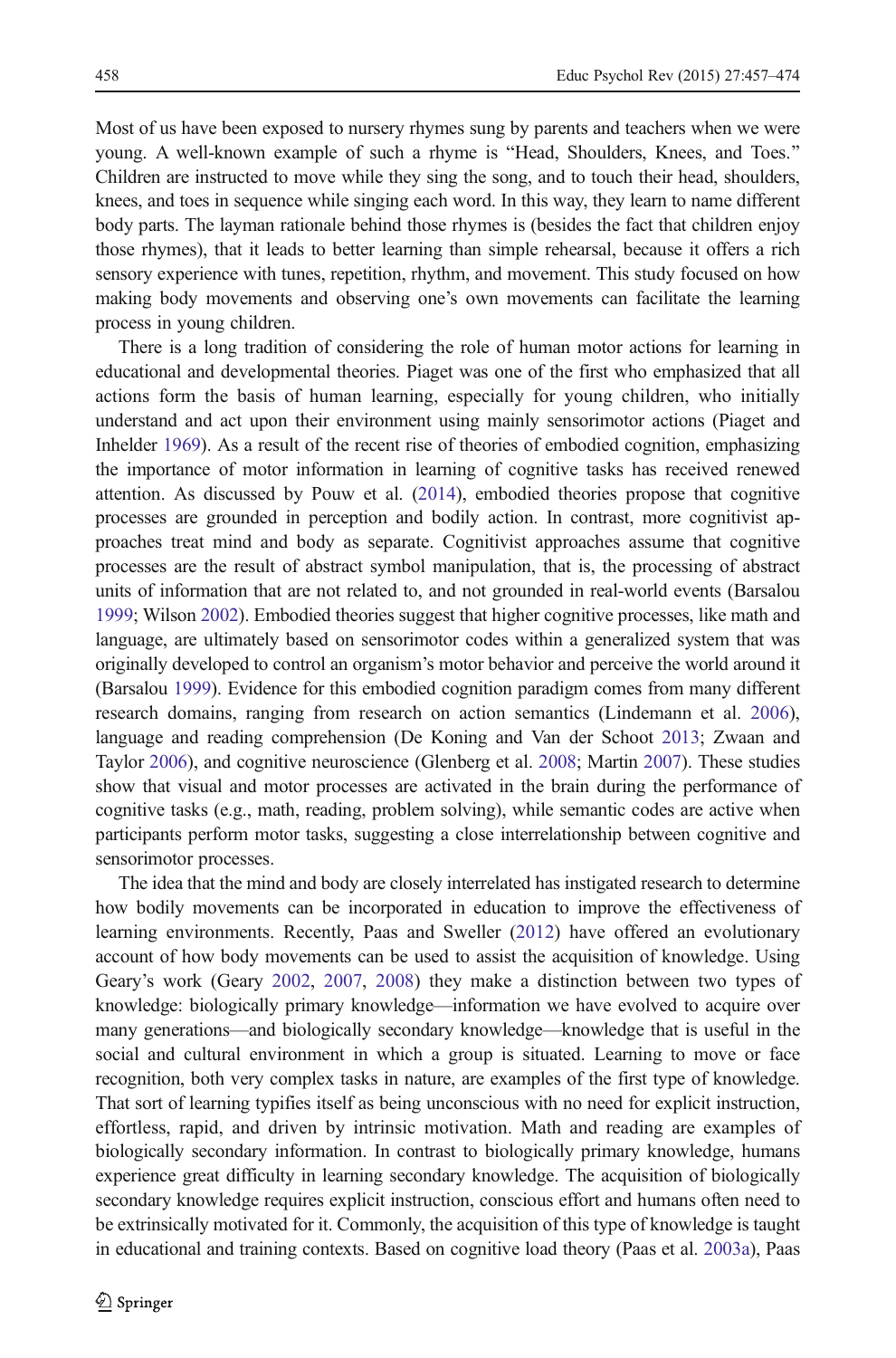and Sweller ([2012](#page-16-0)) argue that it may be advantageous to use primary information, such as body movements, to assist in the acquisition of secondary information.

### Making Movements

There are different ways to use human movements to foster the learning process. One way of using movements in the educational practice is to instruct participants to "gesture along" during the learning task. Many studies showed that gesturing plays an important role during a mathematical learning task. For example, a study of Cook et al. [\(2008](#page-15-0)) revealed that participants who were instructed to make particular gestures while learning a new arithmetical strategy, advanced their learning in comparison with children who were instructed to give verbal explanations during practicing the mathematical problems. Likewise, a study of Broaders et al. [\(2007\)](#page-15-0) showed that when 9-year-old children were instructed to gesture while they had to solve mathematical problems, they learned more from a lesson by the teacher than when those instructions were not given. These findings suggest that children benefit from gesturing during math instructions. Making gestures while giving verbal explanations may create richer cognitive schemas by adding an additional cue for knowledge representation and retrieval than giving verbal explanations without gestures. Higher-quality cognitive schemas are associated with better learning performance (e.g., van Merriënboer and Sweller [2005\)](#page-17-0). In addition, the construction of higher-quality cognitive schemas from verbal explanations with gestures has been shown to impose less cognitive load than the construction of less complex or lower-quality cognitive schemas from verbal explanations only. Studies in the domain of mathematics (Goldin-Meadow et al. [2001](#page-16-0); Ping and Goldin-Meadow [2010](#page-16-0)) found that making gestures during math problem solving lowers cognitive load, but only when hands are moved in meaningful ways (Cook et al. [2012](#page-15-0)).

Besides gestures produced by hands, there are some studies that showed that other body movements, such as arm movements, can have a beneficial effect on learning as well. In these studies, written action verbs or phrases were better remembered, when the corresponding actions were performed using any body part compared to when these words and sentences were only re-read or re-heard (Dijkstra and Kaschak [2006](#page-15-0); Engelkamp and Jahn [2003](#page-15-0); Engelkamp et al. [2004\)](#page-15-0). Thus, when a described action is consciously enacted, its retrieval from memory is facilitated. Another study by Thomas and Lleras [\(2009\)](#page-17-0) found that arm movements facilitated cognitive performance even if the body movements do not take place during the actual learning task and participants were unaware of the relationship between the body movements and the actual learning task. A study by Shoval [\(2011](#page-17-0)) provides another example how body movement can facilitate learning in a cooperation situation with multiple persons. In a geometry class, she investigated "mindful movement" (e.g., children collectively forming a circle with their bodies in order to learn about the circle) and found that the children in the experimental mindful group condition obtained better results than the group taught in a conventional way.

Furthermore, there are two recent studies in which a connection was found between numerical magnitude and motor activity in the form of full-body movements. Using a digital dance mat, Fischer et al. [\(2011](#page-15-0)) trained kindergarten children in a number magnitude comparison task to move their whole body in response to a given number. With the task presented on the floor in front of the dance mat, children had to take a step to the right or left to indicate whether the given number was larger or smaller than the standard. Results revealed that the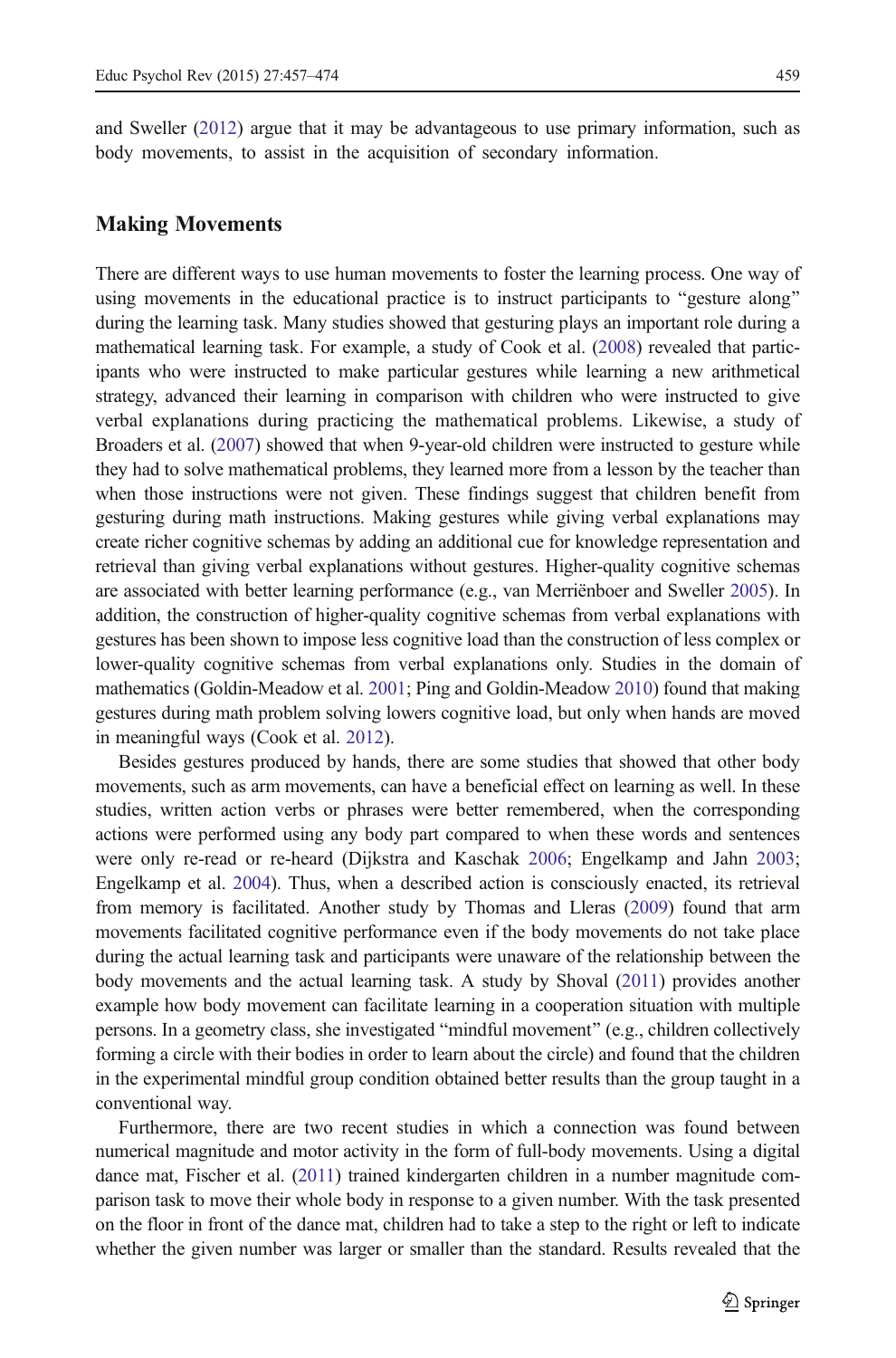spatial-numerical training was more effective than the non-spatial control training in enhancing performance on a number line estimation task. Link et al. ([2013](#page-16-0)) also showed positive training effects after the embodied training in which children were trained to estimate the position of a given number by walking to the appropriate location of that number on a continuous number line on the floor without indications except for the two far ends (i.e., 0 and 100).

Although the making of bodily movements seems to have a beneficial effect on learning, practical applications are still missing, especially in the math curriculum. Given the fact that children nowadays are spending record amounts of time sitting particularly related to school activities (Sturm [2005\)](#page-17-0), which may play an important role in the increase of child obesity (e.g., Butte et al. [2007](#page-15-0)), it seems crucial to explore possibilities to integrate more full-body movements and not only small body movements (i.e., gesturing) into the learning environment. The present study, therefore, will make an effort to incorporate full-body movements into the standard math curriculum of two-digit number building exercises. Number building exercises are typically given to first-graders as a way to teach numerical concept understanding, such as the positioning of the numbers on a number line, number magnitude, and number structure (see Fig. 1 for an example). The learning of numerical concepts is an important phase in getting first-graders acquainted with mathematics, as it is positively related to their development of more advanced arithmetical skills (Jordan et al. [2007,](#page-16-0) [2010](#page-16-0); Moeller et al. [2011\)](#page-16-0). Integrating full-body movements into these two-digit number building exercises means that children have to build two-digit numbers out of smaller units, with meaningful task-related full-body movements on a number line. The present study will extend the line of research done by Link et al. ([2013](#page-16-0)), which is the only math study that showed that full-body movements are related to enhanced number concept performance. However, the current study deviates from this study by introducing a number line with discrete step size indications (i.e., linear marks of ones, fives, and tens along the entire number line). Doing embodied two-digit number building exercises on this number line introduces the aspect of iterating step by step toward the given decimal number. Furthermore, it provides insight in the way two-digit numbers can be formed from smaller numbers and gives direct visual feedback about the magnitude of these numbers compared to the extent of the number line.

### Observing Movements

Not only making movements by students but also observing movements made by others can aid understanding and facilitate learning. Research conducted by Perry et al. [\(1995\)](#page-16-0) showed that children learned more about the mathematical concept of equivalence when the teachers' instructions were accompanied by gestures than by verbal instructions only. Similarly, Ping and Goldin-Meadow ([2008](#page-16-0)) revealed that children who had received instruction with speech and guiding gestures (indicating object sizes) in the explanation of a Piagetian conservation task outperformed children who had received instruction with speech only. In the learning of psychomotor tasks, such as paper folding (Wong et al.



Fig. 1 Example of a number building exercise. Jump to 10 with steps of 2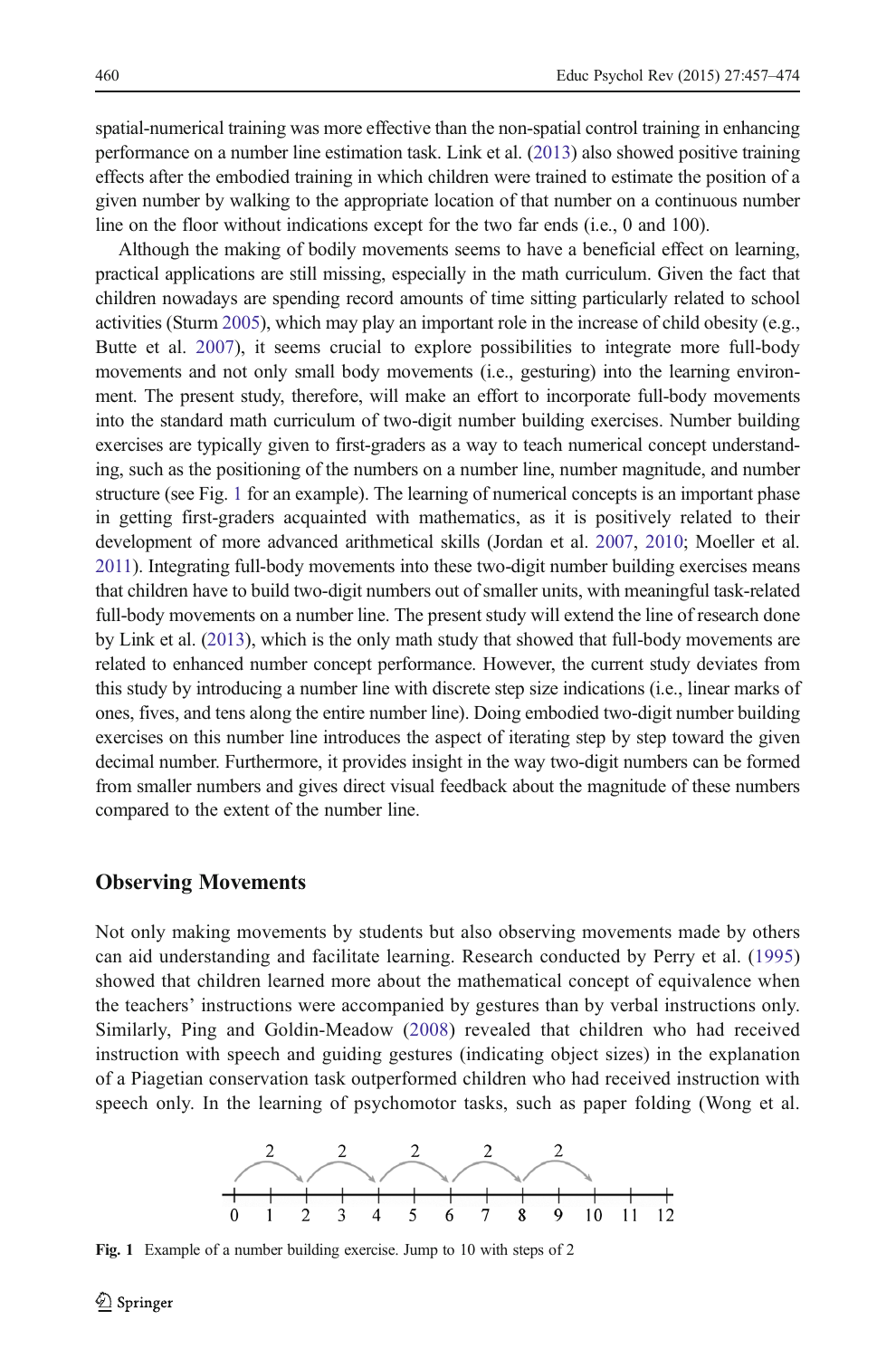[2009](#page-17-0)) or knot tying (Ayres et al. [2009](#page-15-0)), the positive effects of observing movements have been explained by the existence of a mirror-neuron system (Van Gog et al. [2009\)](#page-17-0). This system, which is assumed to form the basis for the human capability for imitation, is activated by observing motor actions made by others (Rizzolatti and Craighero [2004](#page-17-0)). Observing someone else perform an action activates the same cortical circuits that are involved in executing an action oneself. Although both action observation and action execution activate the motor system, action observation activates the motor system to a lesser extent than action execution (Keysers and Gazzola [2009](#page-16-0)). When it is not sensorimotor activation per se, but the strength of the activation that is important, then making movements would be expected to lead to better learning. Indeed, this is idea is supported by several studies (e.g., James and Swain [2011;](#page-16-0) for studies that do no support this conclusion, see e.g., Marley et al. [2011](#page-16-0)).

Besides, brain research showed that the same cortical regions involved in motor control are activated when participants have to observe and judge their own videotaped motor actions as when they have to observe and judge other people's videotaped actions (Grezes et al. [2004\)](#page-16-0). The only difference is the onset of this activation. Observing one's own actions in comparison with observing those of others results in earlier activity in action-related areas. This is possibly due to a closer match between the simulated and perceived action (Decety and Grezes [2006\)](#page-15-0).

As both observing and making gestures have been shown to positively affect learning, it would be interesting to explore how the combination of those two elements would contribute to the learning process. One way to combine making and observing movements is to let children initiate movements themselves in front of a mirror and observe their movements in the mirror. In this way, a combination of active moving and observing can be established. Although some studies in the sports and movement domain have examined the role of a mirror in the learning of certain motor skills, to the best of our knowledge, no study has ever looked at the effects of simultaneously making and observing movements in a mirror on learning. However, there is an indication for the positive effect of observing oneself in a mirror for the acquisition of motor skills from a study by Dearborn and Ross [\(2006\)](#page-15-0). They found that initial dance movements learning in a mirrored setting produced no better performances initially, but better performances in the retest 1 week later. Clearly, the participants found learning the dance movements easier without the mirror, but the information was also more easily lost over the week. In contrast, the *mirror learners* did not do as well initially, but did improve their performance. According to Dearborn and Ross ([2006\)](#page-15-0), these results suggest that a more difficult learning phase induced by a more complex environment increases long-term learning and performance.

Considering these results, it could be argued that the beneficial effects of observational motor learning can be transferred to situations in which self-observation of selfinitiated movements takes place. Furthermore, one could argue that the combination of making and observing movements may lead to an enriched cognitive schema, which not only contains proprioceptive, but also visual content. On the other hand, however, it could also be argued that through the combination of both observing and moving, task complexity is increased to such an extent that it could actually hamper the learning process. In this study, we explored this issue by comparing the full-body movements training with and without mirror-based self-observation on the learning of two-digit number building.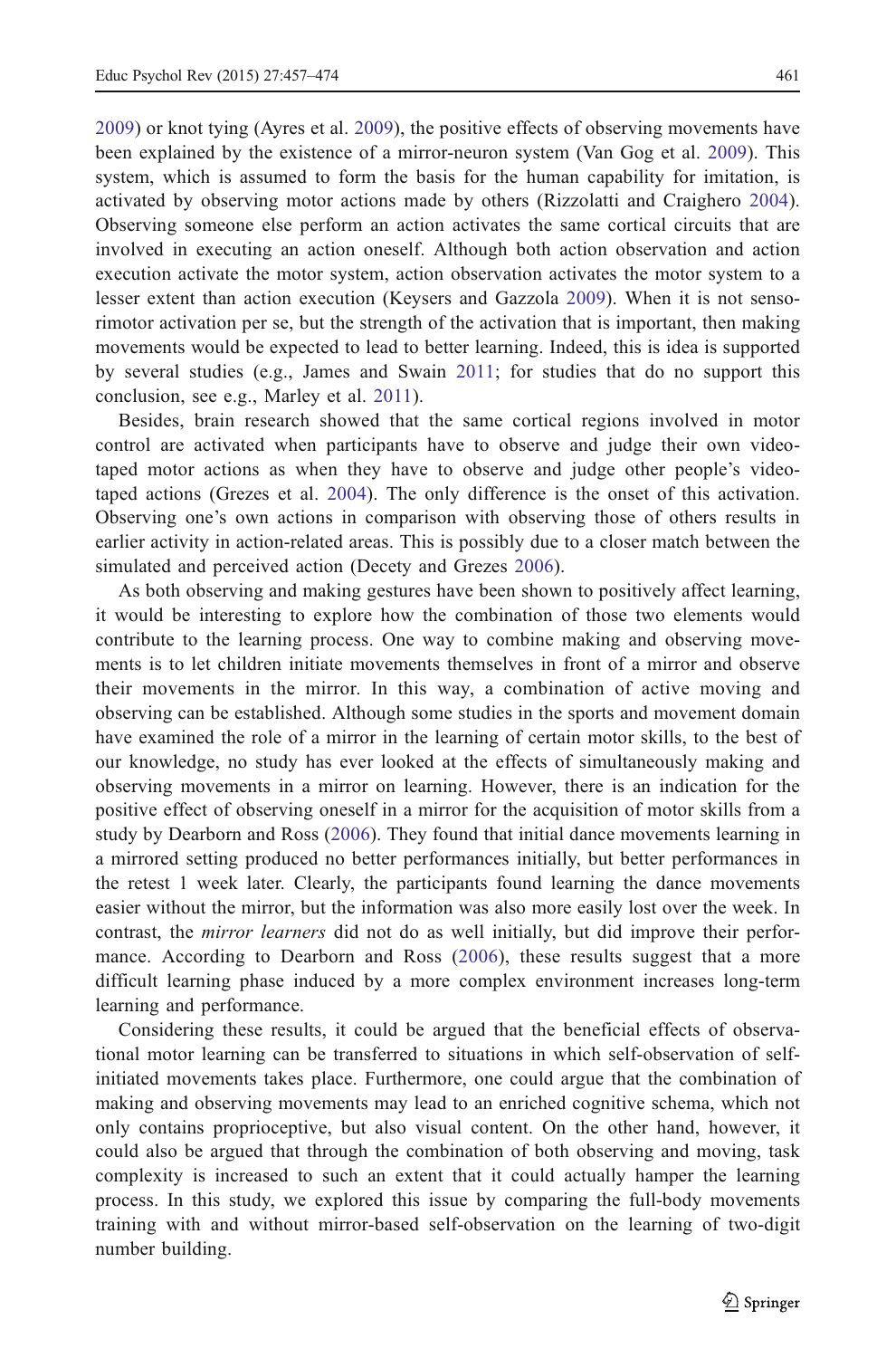# Present Study

This study focused on the role of making and observing one's own movements in the learning process of number building skills in children. It was investigated whether making full-body movements either with or without self-observation through a mirror, contributes to two-digit number building learning. We hypothesized that training conditions, in which task-relevant body movements were made, would result in higher learning and test performance than training conditions in which no movements were made (hypothesis 1). In addition, we explored whether mirror-based self-observation of self-initiated body movements and selfinitiated body movements only would differentially affect the learning process. Furthermore, we explored whether the hypothesized beneficial effects of making and observing movements would be mediated by cognitive, affective, or both factors. Therefore, we asked participants to provide a subjective rating on their interest in the training, the difficulty of the training, understanding of the training, and mental effort invested in the training.

# Method

### Participants and Design

Participants were 118 first-grade children (71 females, mean age=7.10 years, SD=0.43) from two Dutch elementary schools. Both schools and their auxiliary branches were situated within a 4-km radius. Children were tested individually outside of the classroom in the gym during the regular school day. This study had four conditions; two movement conditions, i.e., move  $(N=28)$  and move and mirror ( $N=27$ ), and two non-movement, control conditions, i.e., sit ( $N=32$ ) and write ( $N=27$ ). All children were randomly assigned over the different conditions and all practiced building twodigit numbers in the 10–50 range with the smaller number units of tens, fives, and ones. After the training phase, all children were tested for their two-digit numbers knowledge with new similar math problems in the 10–99 range on a final math test. For the randomization procedure, the experimenter used the alphabetic naming list the teacher provided, to assign all children from one class to different conditions. Each group of consecutive children on the list was assigned to one of the four conditions. The group size depended on the total number of children the class consisted of. For example, if a class consisted out of 20 children, every condition contained five children.

## **Materials**

Number Building Exercises—Training In all conditions, children were given the same ten number building exercises on a horizontal number line. The method for doing these number building exercises differed across conditions. In the two movement conditions, first graders were instructed to take steps of different sizes along a horizontal ruler on the floor without numbers, but with smaller, mediate, and larger lines that indicated ones, fives, and tens in order to get them acquainted with two-digit numbers (e.g., 47).<sup>1</sup> Children were instructed to count while making the steps.

<sup>&</sup>lt;sup>1</sup> Although math curricula vary from school to school, there are guidelines for what a first-grader should learn in math. By the end of first grade, children should be able to add and subtract within 20 and should be able to count at least to 50 by ones, twos, fives, and tens.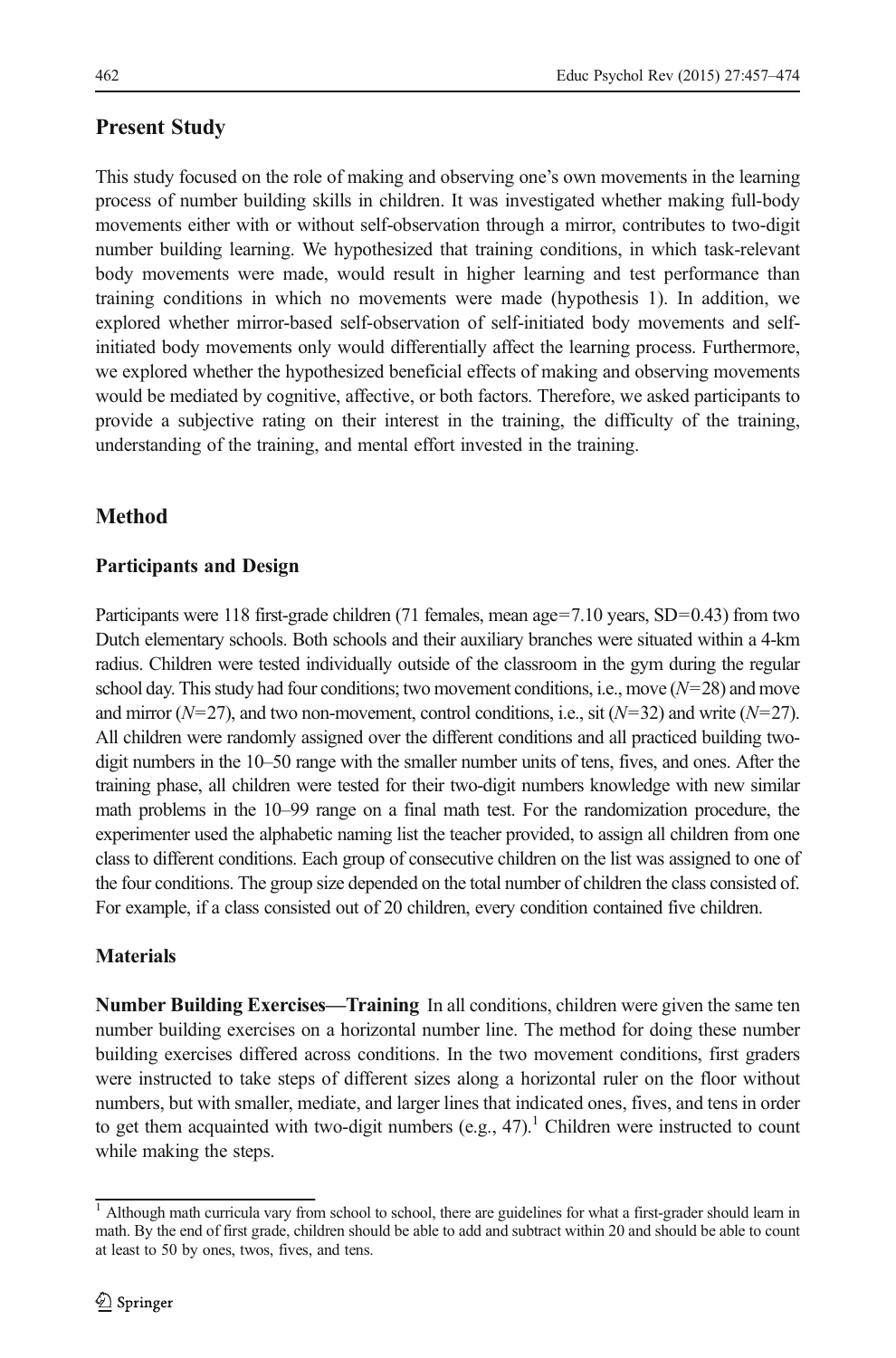Practicing with two-digit numbers on a horizontal line consists of two important meaningful movement-elements: firstly, participants had to make different steps from the left to the right; secondly, the size of the steps are proportionate to the size of the smaller units (ten, fives, and ones) the two-digit numbers consist of. So, tens were represented by large steps, fives by mediate, and ones by very small steps. The math-movement exercise was in line with several experimental studies on mathematical cognition. The first meaningful movement-element of the exercise corresponded with studies showing that numbers are spatially represented (e.g., Fias and Fischer [2005;](#page-15-0) Hubbard et al. [2005](#page-16-0)). One prominent theory, the mental number line theory, links numerical magnitudes with positions along the horizontal axis. This theory posits that smaller magnitudes are associated with a position on the left and larger magnitudes on the right of this horizontal line (Restle [1970](#page-17-0)). Several studies have empirically supported this notion (Dehaene et al. [1993](#page-15-0); Fias and Fischer [2005\)](#page-15-0). The second meaningful movementelement of the math-movement exercise was in accordance with empirical findings from different behavioral studies showing inferences between numbers and sized-related information from other cognitive domains like sensorimotor representations of physical size or temporal duration (Walsh [2003](#page-17-0)). For example, a study of Lindemann et al. [\(2007](#page-16-0)) found interferences between number and aperture size while objects were grasped. Precision grip actions were initiated faster in response to relatively small numbers (i.e., 1 and 2), whereas power grips were faster to large numbers (i.e., 8 and 9).

The two non-moving control groups practiced the number building exercises differently. In the first conventionally taught control, children were presented with an A4 sheet on which a ruler was depicted. After calling out loud the smaller units that make up the number, they were instructed to mark the appropriate position of the number on the ruler with a pen. In order to make a good comparison between the move and conventionally taught control condition, as the size of the ruler between conditions differed, this study included a second control condition as well. In this control condition, children had to sit on a chair in front of the ruler and after verbally constructing two-digit numbers, they had to walk to the appropriate position of the number on the ruler across the floor. Note that although in these non-movement control conditions children still have to move (i.e., small hand movement to mark the position on the ruler and walking to the position on the ruler), these movements were not task-related like the movements in the experimental conditions.

Performance on the number building exercises was operationalized by two different scores. The first score (i.e., position score) indicated whether participants indicated the correct/ incorrect position of the two-digit number on the ruler. Children received one point for every correct location. The second score (i.e., instruction score) indicated whether the participants followed the instructions. That is, whether they arrived at the correct answer in as few steps as possible, given the three available number units (i.e., tens, fives, and ones), working from large to small number units. Children received one point for every correctly performed exercise (see Fig. [2](#page-7-0) for a graphic representation of the ruler).

Number Building Exercises—Test A final math test was administered to determine the skill level for building two-digit numbers in the  $10-99<sup>2</sup>$  range with smaller units of tens, fives, and ones, directly after practicing the number building exercises. The math test comprised two

<sup>&</sup>lt;sup>2</sup> Two-digit numbers 10-50 were practiced during the learning phase and were therefore considered as neartransfer items on the final math test. Additionally, we examined in this test whether children could extend their understanding to new far-transfer problems in the range 50–99.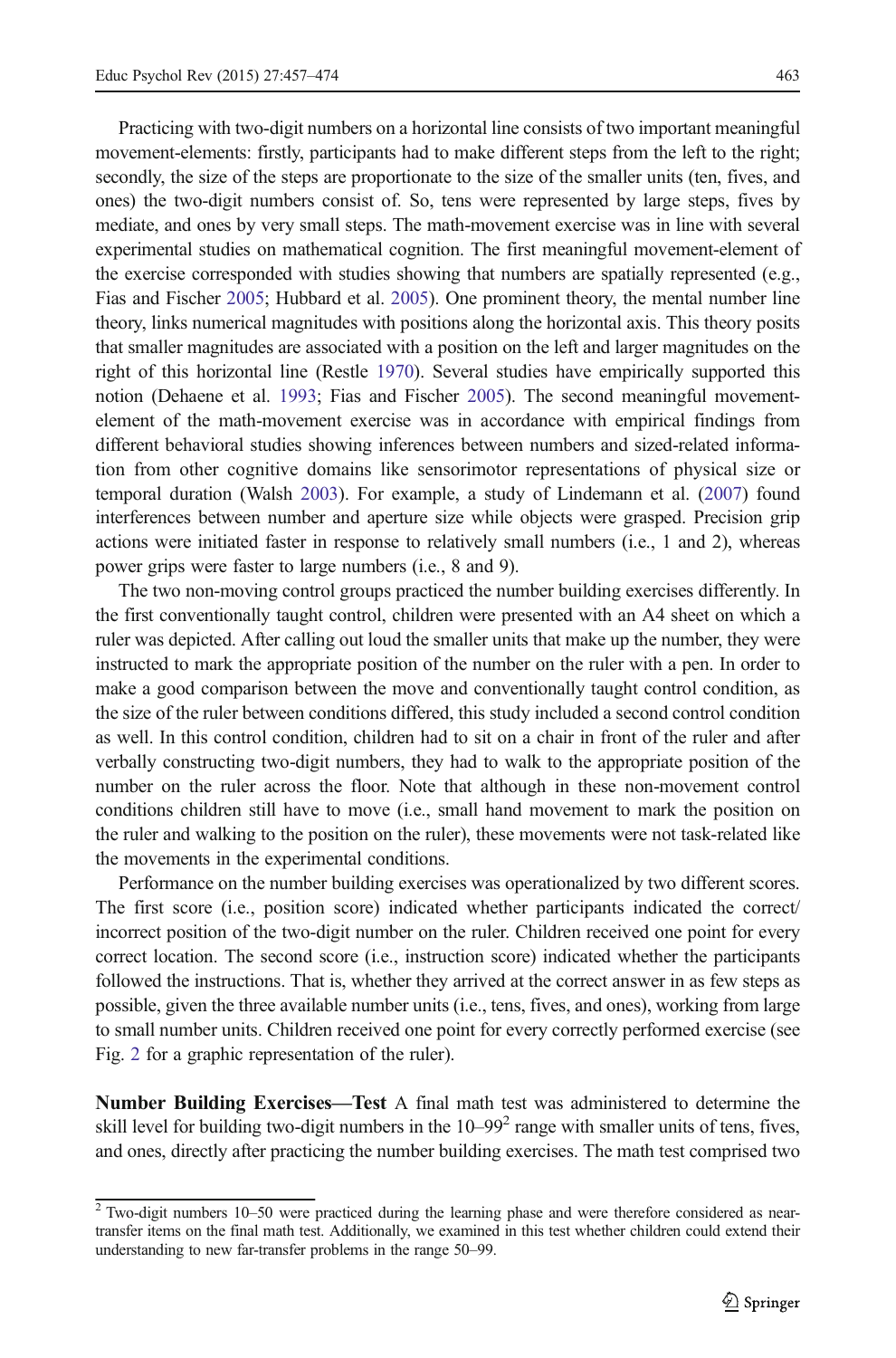

<span id="page-7-0"></span>Fig. 2 Graphic representation of the ruler used in this study

parts with five exercises each. In the first part, children had to use different sized monochrome Lego bricks, symbolizing the different numbers units, to build two-digit numbers. For instance, the number "47" can be construed with 4 tens (big bricks), 1 five (mediate brick), and 2 ones (small bricks). In the second part, children had to write down the correct two-digit number, corresponding with a row of Lego bricks put down by the experimenter (see Fig. [3](#page-8-0) for an example).

Evaluation Questions The children were asked to indicate to what extent they liked the exercises, to what extent they found it difficult, and whether they thought they had understood the exercises correctly. These questions were measured on a five-point Likert scale. In addition, mental effort during the learning and testing phase was measured after each individual item on a five-point Likert scale adapted from Paas ([1992](#page-16-0)) and Paas et al. ([2003b](#page-16-0)), ranging from "very low effort" to "very high effort." This measure gives an indication of the cognitive load children experience and has been used in many educational psychology studies (see Paas et al. [2003a,](#page-16-0) [b;](#page-16-0) Van Gog and Paas [2008](#page-17-0)). The mental effort rating scale (RSME) has shown good internal consistency. For instance, Paas et al. ([1994](#page-16-0)) report high reliability coefficients (Cronbach's alpha) of 0.90 and 0.82 for this rating scale in two studies. In addition, the concurrent validity of the nine-point mental effort rating scale appears to be high, as the scale is sensitive enough to detect small variations in task complexity (Van Gerven et al. [2004\)](#page-17-0). In this study, a reliability coefficient (Cronbach's alpha) of 0.71 was found.

### Procedure

The teacher explained to the class that every child would do some math exercises in the gym on an individual basis along with the experimenter. In the gym, the experimenter gave each child a short introduction about constructing two-digit numbers out of smaller units and explained how the different parts of the ruler depicted on an A4-sheet or on the plastic ruler (3.2 m tall) positioned on the floor were representing 10, 5, and 1. Special attention was given to the unit "fives" as not all children were acquainted with this concept. Furthermore, the experimenter emphasized the essential rule; one has to build two-digit numbers by working from bigger units to smaller units in as few steps as possible.

After this standardized introduction, all children performed 12 number building exercises, from which the first two familiarization exercises (i.e., "18" and "41") were done together with the experimenter. In the conventionally taught control group, these practice exercises consisted of the experimenter and child verbally building two-digit numbers by saying out loud the smaller units the number consisted of. After having done so, they marked the appropriate position of the number on the ruler depicted on a sheet of paper. In order to avoid children to use their hands, the children were instructed to sit on their hands while verbalizing the different units. In the second control group, the experimenter and child were seated on a chair in front of the ruler across the floor. After the experimenter had presented the number printed on a small card to the child, the first-grader along with the experimenter built two-digit numbers by saying out loud the smaller units the number consisted of. Subsequently, the child walked to the appropriate position of the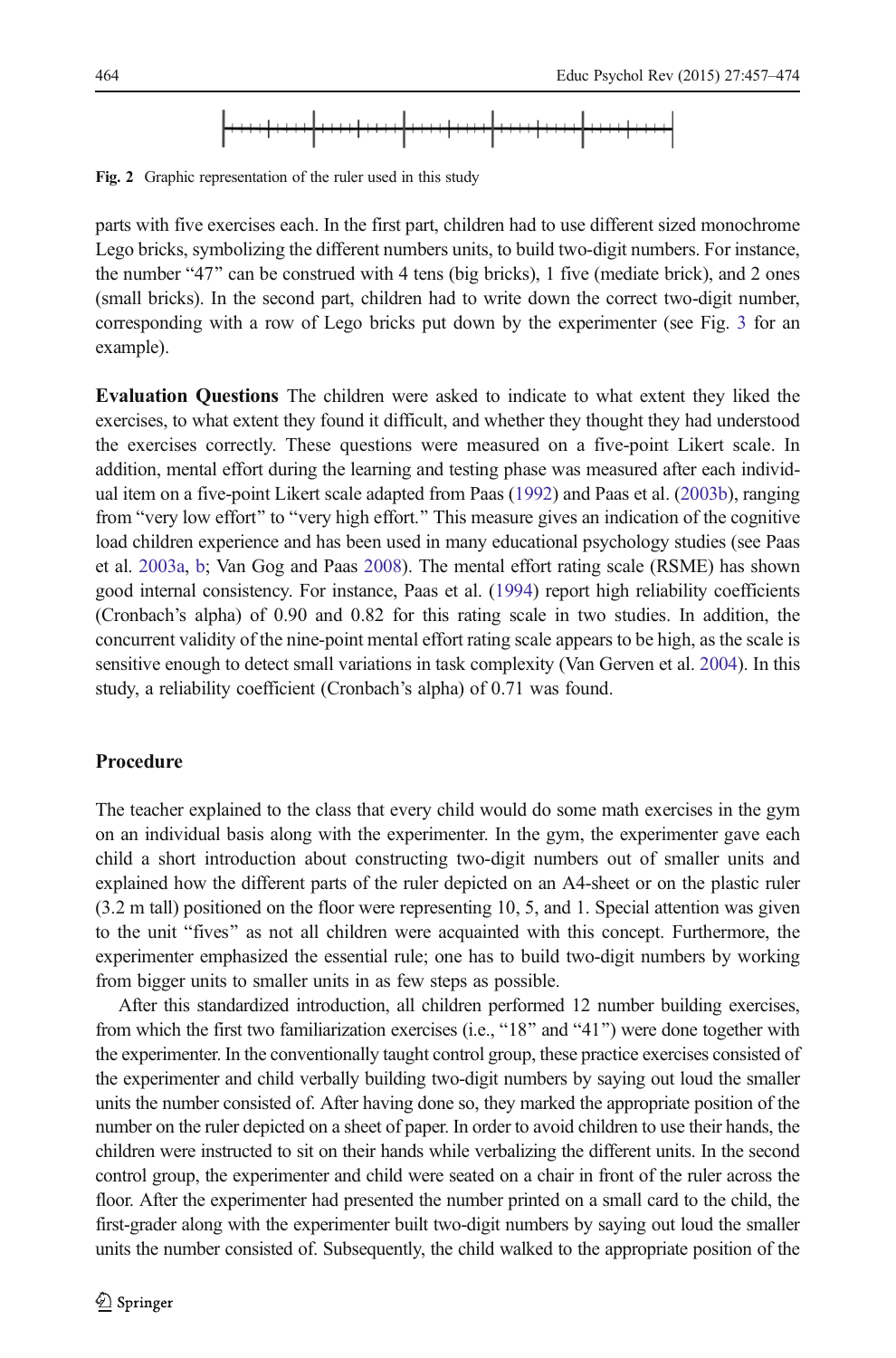<span id="page-8-0"></span>Fig. 3 Example of final math test item "39"

 $\frac{0000}{0000} = 10$  $\frac{100}{100} = 5$  $\sqrt{2} = 1$ 

number on the ruler. The no-hands rule applied here as well. In the movement conditions, the experimenter showed how the different sideward steps on the ruler represented 10, 5, and 1, and demonstrated how to move to make up two-digit numbers, while verbalizing the content of the steps. For example the number "36" was construed by saying out loud "10," "20," "30," "35," "36," while making three big steps, one mediate, and one small step. In the movement condition with mirror (eight connected mirrors of  $1.2 \times 0.4$  m), the experimenter explicitly instructed the children to observe themselves in the mirror while making sideward steps. When this was not the case, the experimenter would stop and ask the child to start the exercise again till he/she eventually managed to simultaneously move and observe

After these two number building practice exercises, every child individually practiced the remaining ten building number exercises as described above. In all conditions, the experimenter stood in front of the gym at the right-hand side (from the perspective of the child) and showed a two-digit number (in the 10–50 range) on a card to the child. During these exercises, the children got no feedback about their performance. After every exercise, the child was asked how much mental effort the exercise required on a five-point Likert scale. The exercises were concluded with a couple of evaluation questions.

Next, the children's knowledge of building numbers was tested on an individual basis by means of a final math test administered in the gym. The children sat behind a table on which three containers filled with different sized monochrome Lego bricks. The biggest Lego bricks of the first container represented tens, the mediate bricks from the second container represented fives, and the smallest Lego bricks out of the last container represented ones. The number units concerned were depicted on the containers. Subsequently, the children were instructed to build two-digit numbers with as few as possible bricks starting with the tens. The bricks had to be placed in a row to resemble the number line exercises.

### Data Analysis

The dependent variables were the math performance scores in both the practice and the test phase. One-way analyses of variance (ANOVA) were performed to determine main effects of the independent variable training condition (move, move and mirror, sit, write), and planned comparisons were performed to determine the specific hypothesized differences between the movement training conditions and the non-movement control conditions. Interest, perceived difficulty, understanding and mental effort were four other dependent variables that were examined with training condition as the between-subjects factor.

# **Results**

Analyses were completed using SPSS version 21. Alpha was set to 0.05 and Eta-squared  $\eta^2$ was used as an estimate of effect size, with  $\eta^2 = 0.02$  corresponding to a small effect,  $\eta^2 = 0.13$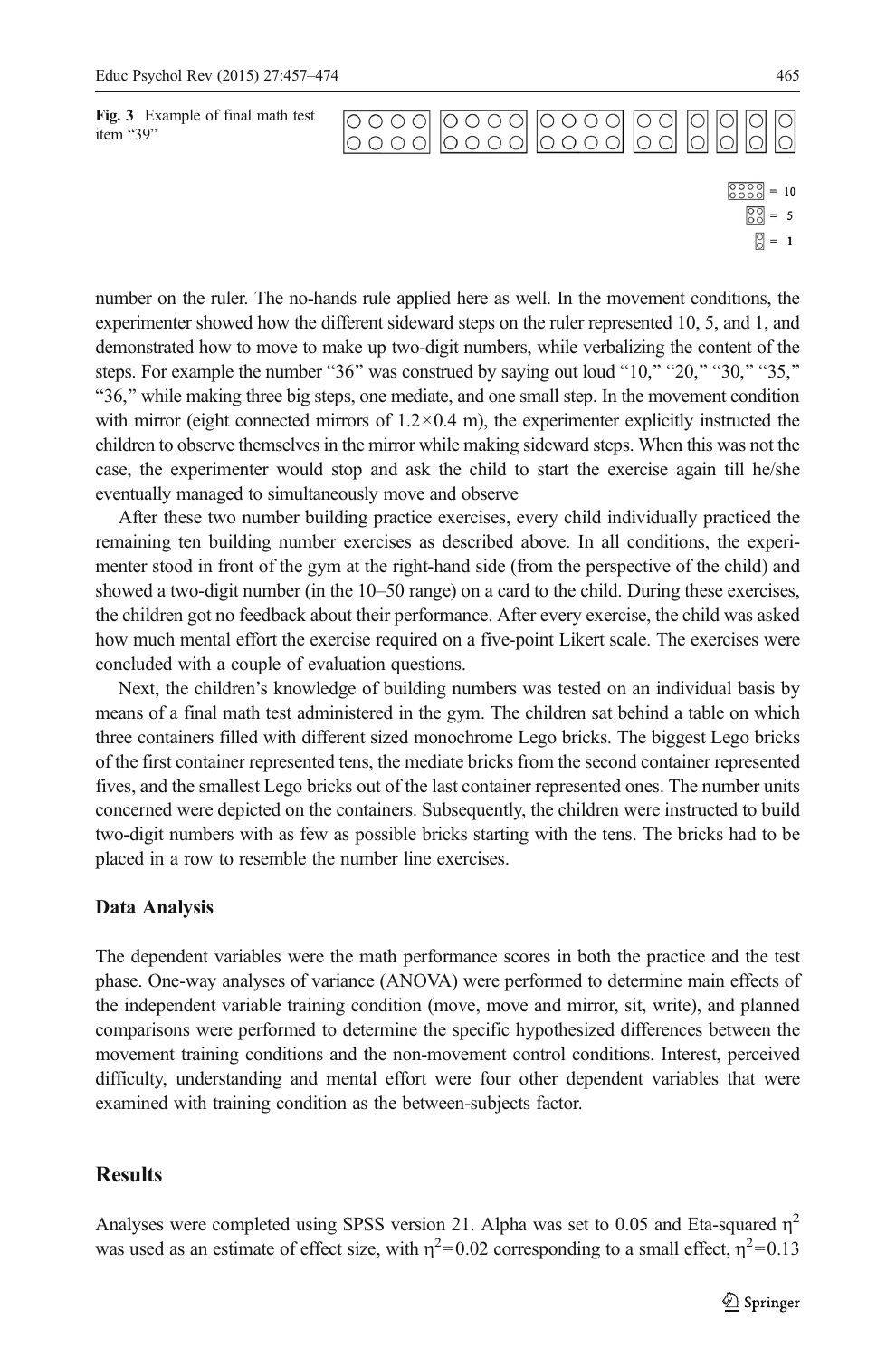<span id="page-9-0"></span>corresponding to a moderate effect, and  $\eta^2$ =0.26 corresponding to a large effect (Cohen [1988](#page-15-0), [2013](#page-15-0)). Before conducting analyses, four children who had a score of zero on the final math test, were removed from the dataset. According to information provided by the teachers afterward, these children were all referred to special education due to learning disabilities. Descriptive indices for all variables ordered by condition are shown in Table 1. Mental effort was positively skewed. Math performance in the practice and test phase was negatively skewed. Furthermore, we examined correlations with age and gender. Only gender was related to the final math test scores,  $\beta$ =0.23, t(113)=2.45, p=0.016, with boys (M=8.40, SD=2.39), outperforming girls  $(M=7.27, SD=2.73)$ . Across all conditions, the number of males varied from 11 to 13.

# Performance During the Different Types of Math Training

Before testing hypotheses, we compared the performance of the four different types of training during the practice phase. As mentioned before, performance was operationalized by two different scores: an instruction score and a position score. With regard to the instruction score, there was a significant effect of training condition as indicated by the one-way ANOVA,  $F(3)$ , 110)=4.19,  $p=0.01$ ,  $\eta^2=0.10$ . The planned contrast testing the prediction that children who received the math training with movements  $(M=7.97, SD=2.30)$  would outperform children in the non-moving control groups  $(M=6.93, SD=2.40)$  was significant,  $t(110)=2.35$ ,  $p$ <0.001(one-tailed),  $\eta^2$ =0.04. A Gabriel post hoc test showed no significant difference in performance between children who received math training with movement and mirror-based self-observation and children who received math training with movement only,  $p=0.99$ ,  $η<sup>2</sup>=~0$ . Given the descriptive data indicating a possible difference between the two control

| Measures                    | Training conditions      |               |                |              |
|-----------------------------|--------------------------|---------------|----------------|--------------|
|                             | Move and mirror $(N=27)$ | Move $(N=28)$ | Write $(N=27)$ | Sit $(N=32)$ |
| Practice phase              |                          |               |                |              |
| Performance math training   |                          |               |                |              |
| Position score              | 8.93 (1.39)              | 9.14(1.21)    | 7.11(2.62)     | 7.97(2.24)   |
| Instruction score           | 8.00(2.27)               | 7.93(2.32)    | 6.07(2.54)     | 7.78(2.25)   |
| Mental effort               | 1.60(0.51)               | 1.61(0.55)    | 1.74(0.61)     | 1.70(0.64)   |
| Interest                    | 1.15(0.36)               | 1.54(1.03)    | 1.37(0.74)     | 1.38(0.91)   |
| Perceived difficulty        | 2.00(1.24)               | 2.00(1.16)    | 2.04(1.26)     | 1.94(1.37)   |
| Understanding               | 1.37(0.74)               | 1.18(0.39)    | 1.04(0.19)     | 1.28(0.63)   |
| Test phase                  |                          |               |                |              |
| Performance final math test | 8.07(2.23)               | 8.39(2.18)    | 6.63(2.90)     | 7.72(2.39)   |
| Mental effort               | 1.48(0.55)               | 1.64(0.74)    | 1.61(0.65)     | 1.51(0.54)   |
| Interest                    | 1.12(0.33)               | 1.21(0.69)    | 1.22(0.80)     | 1.16(0.57)   |
| Perceived difficulty        | 1.58(1.03)               | 1.96(1.32)    | 1.81(1.30)     | 1.78(1.13)   |
| Understanding               | 1.19(0.57)               | 1.14(0.45)    | 1.22(0.51)     | 1.34(0.75)   |

Table 1 Mean (SD) descriptive indices

Mental effort, interest, perceived difficulty, and understanding ratings were measured on a five-point scale. The total maximum score for math performance in both the practice and test phase is 10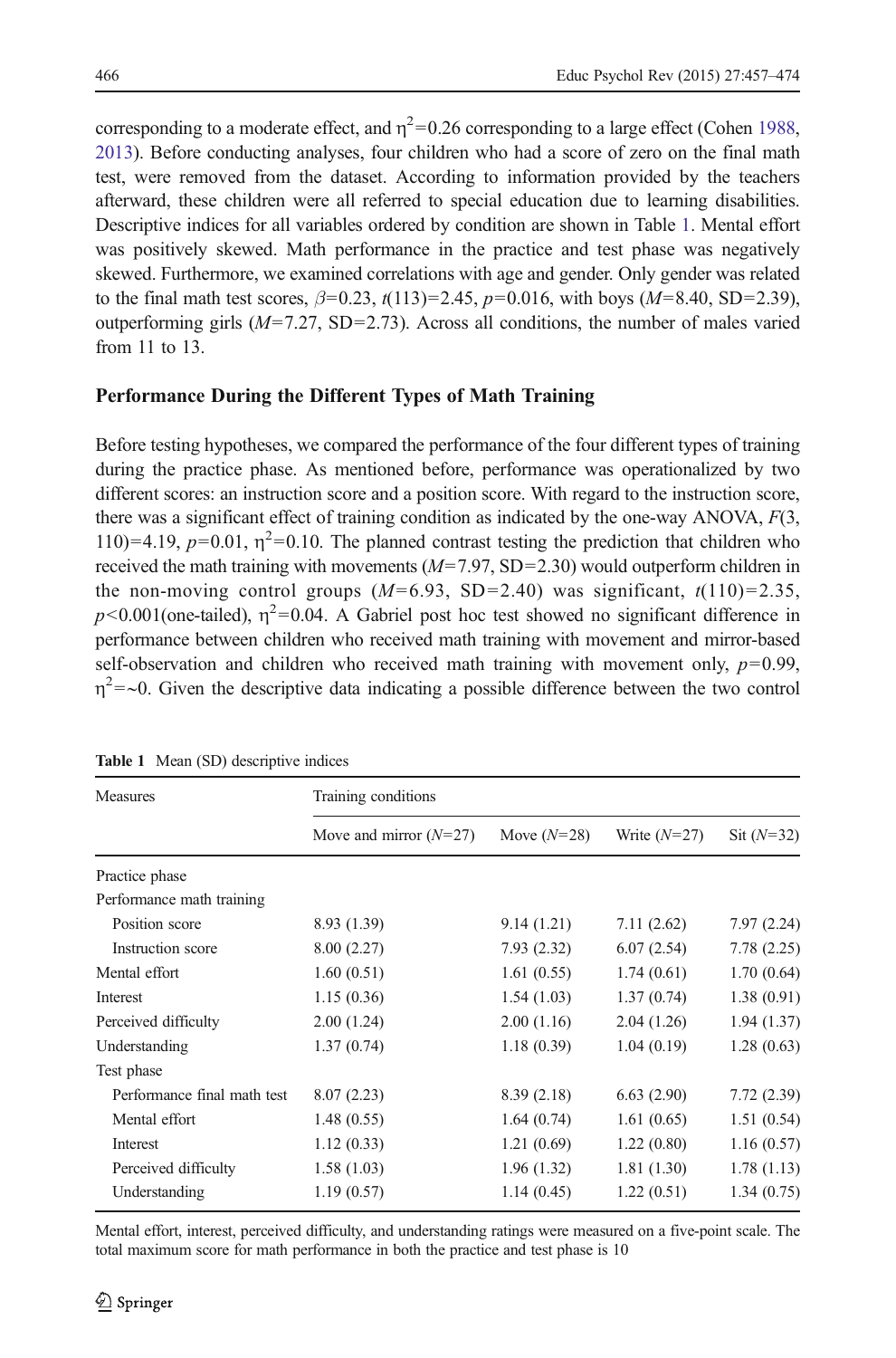conditions, we also compared the two control conditions with each other on instruction score with a post hoc Gabriel test. The test indicated that the control groups differed significantly at  $p=0.04$ ,  $\eta^2=0.13$ . A one-way ANOVA for position score revealed a significant effect of training condition,  $F(3, 110)=6.25$ ,  $p<0.001$ ,  $\eta^2=0.15$ . The planned contrast testing the prediction that children who received the math training with movements  $(M=9.04, SD=$ 1.30) would outperform children in the non-moving control groups  $(M=7.54, SD=2.43)$ was significant,  $t(110)=4.09$ ,  $p<0.001$  (one-tailed),  $\eta^2=0.13$  (see Table [1\)](#page-9-0). A post hoc Games-Howell test revealed that the difference between the two movement conditions was not significant,  $p=0.93$ ,  $\eta^2 = \sim 0$ . In addition, we performed post hoc comparisons using the Games-Howell test to examine whether the two control conditions differed on position score. The test showed no significant difference between the control conditions,  $p=0.34$ ,  $\eta^2=0.03$ . To conclude, the movement group outperformed the non-movement control group when building two-digit numbers in the practice phase. Performance during move and mirror training, however, did not significantly differ from performance during the move training.

#### Performance on Final Math Test

In this study, we examined whether an embodied training resulted in enhanced performance on a number building task and whether mirror-based self-observation of one's own movements affects performance on that task. We hypothesized that movement conditions would result in higher test performance than the non-movement control conditions. Furthermore, we explored whether the presence of a mirror had an effect on the learning of number building exercises through movements. The 95 % CIs of the move and mirror, move, write, and sit group were 7.21–8.93, 7.57–9.21, 5.51–7.75, and 6.88–8.57, respectively.

To compare the effects of the four different types of math training on the final math test performance, a one-way between subjects ANOVA was conducted. There was a statistically significant effect of training condition on final math performance,  $F(3, 110)=2.70$ ,  $p=0.05$ ,  $\eta^2$ =0.07. When comparing the movement conditions (M=8.23, SD=2.21) with the control conditions  $(M=7.18, SD=2.65)$ , the planned contrasts revealed that having math training with movements significantly increased performance on the final math test compared to the nonmovement control groups,  $t(110)=2.32$ ,  $p=0.01$  (one-tailed),  $\eta^2=0.05$ . A post hoc Gabriel test showed no significant difference between the movement conditions with and without selfobservation,  $p=0.96$ ,  $\eta^2 = \sim 0$ . Given the descriptive data indicating a possible difference between the two control conditions, post hoc analyses were conducted. The Gabriel test, however, revealed no significant differences between the two control conditions,  $p=0.43$ ,  $\eta^2$ 0.01.

Taken together, these results confirmed our hypothesis that children who received math training with movements performed significantly better on the final math test than children who practiced number building exercises without movements. However, it should be noted that the inclusion of a mirror during math training did not affect performance on the final math test.

### Interest, Perceived Difficulty, Understanding, and Mental Effort

To see whether the results above could possibly be explained by affective and cognitive factors such as interest, perceived difficulty, understanding, and mental effort, we performed several one-way between-subject ANOVAs with training condition as the independent variable. We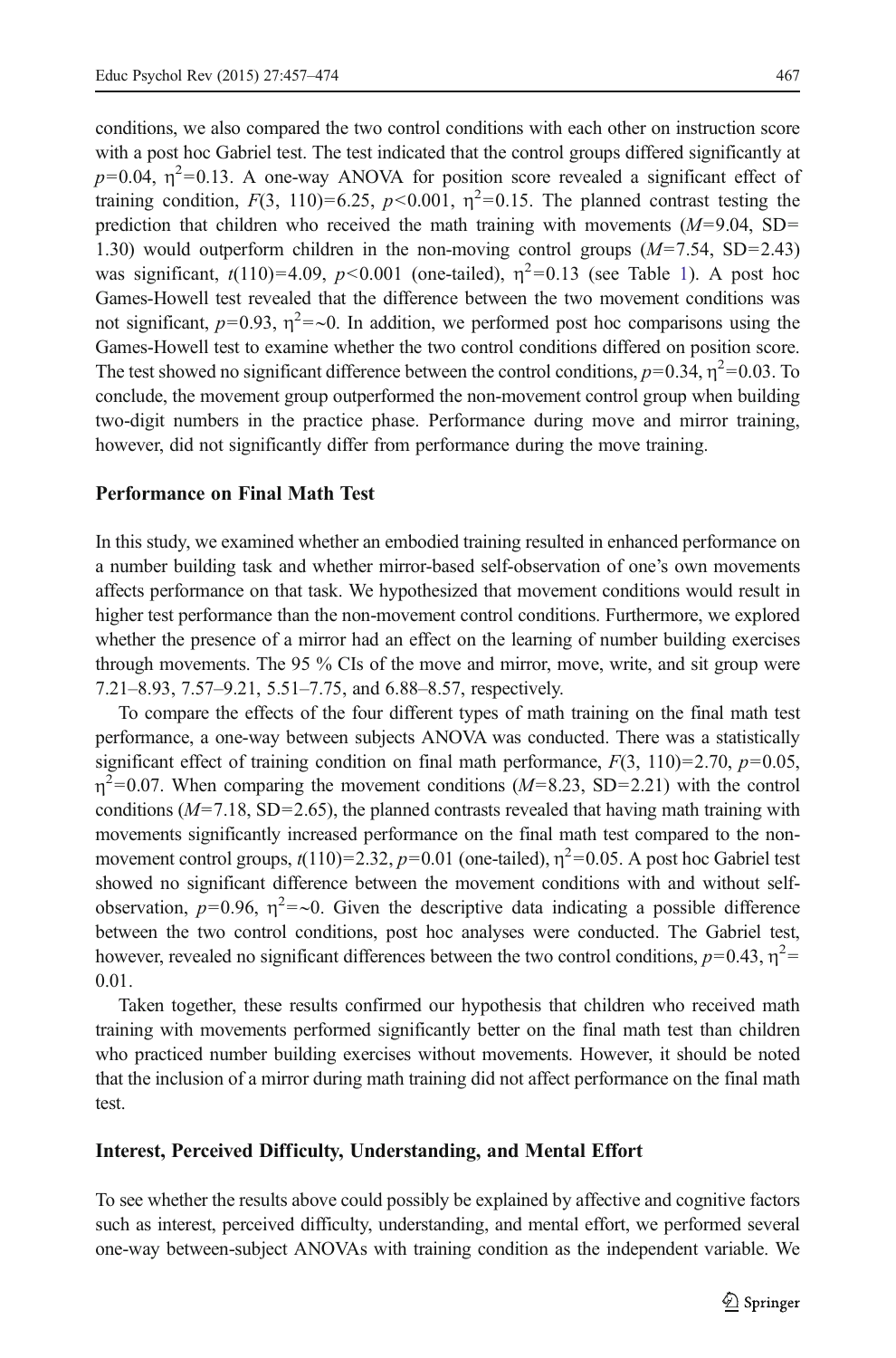found no statistically significant effect of training condition on interest  $F(3, 110)=1.10$ ,  $p=$ 0.37, perceived difficulty  $F(3, 110)=0.03$ ,  $p=0.99$ , understanding  $F(3, 110)=1.94$ ,  $p=0.13$ , and mental effort in both the training  $F(3, 110)=0.38$ ,  $p=0.77$ ) and the testing phase,  $F(3, 110)=0.38$ ,  $p=0.77$ ) and the testing phase,  $F(3, 110)=0.38$  $110$ )=0.43,  $p=0.74$ . Hence, there was no difference among the four groups in how much effort they spent to perform the number building task, or in interest, perceived difficulty, and understanding ratings in the training and test phase.

## **Discussion**

The present study examined whether task-related full-body movements would facilitate the learning process of number building skills (hypothesis 1) and explored whether mirror-based self-observation of self-initiated body movements and self-initiated body movements only would differentially affect the learning process. Hypothesis 1 was confirmed by the results. Children in the movement training conditions outperformed children in the non-movement training conditions during the training phase, and more importantly, on the final math test. These results are in line with previous studies using full-body movements, indicating that these movements can play a facilitating role during mathematical education (Fischer et al. [2011](#page-15-0); Link et al. [2013](#page-16-0)). The study of Link et al. ([2013](#page-16-0)) already revealed the beneficial effects of literally walking the number line, as it allowed for an embodied experience of placing numbers on a continuous number line. In addition to this finding, this study showed that making different sized steps corresponding with the different number units on a discrete number line could also allow for an embodied experience of the architecture of decimal numbers with positive results on the final math test as a result. By this, it joins a vast literature showing a link between numbers and space (Walsh [2003](#page-17-0)). Furthermore, this study adds to this existing literature, by presenting a new way of integrating full-body movements in the conventional mathematical curriculum of young school-aged children.

In addition, the present study explored whether there was a difference in learning and test performance between the movement conditions with and without mirror-based self-observation. This was not the case. In contrast with the full-body movements, the mirror did not affect performance during the training phase or on the final math test. So, why did this unique combination of observing and self-initiating movements not yield an effect? In this study, we only included an immediate posttest and not a delayed posttest. It is possible that the positive effects of mirror-based learning only become visible on a delayed posttest, as indicated by a study of Dearborn and Ross ([2006](#page-15-0)) in which non-mirror learners outperformed mirror learners initially, while mirror learners surpassed non-mirror learners in performance over time. Future research could use a delayed test to determine the long-term effects of learning math by mirrorbased observation of one's own movements. Another recent study by Post et al. [\(2013](#page-16-0)), similar to this study in the aspect of using a combination of observation and making movements (i.e., gesturing) in grammar learning, is consistent with the null results. In this study, children were instructed to simultaneously gesture along with the instruction gestures (i.e., imitation) in the animation. Contrary to their hypothesis, the results showed that children in the gesturing condition performed worse on the posttest than children in the non-gesturing, control condition. A potential explanation for this result was that all children experienced extraneous (ineffective) cognitive load due to the instructions to simultaneously observe and make gestures. A similar explanation could also account for the null findings in this study. Because children had to make and observe their body movements, a so-called dual-task, there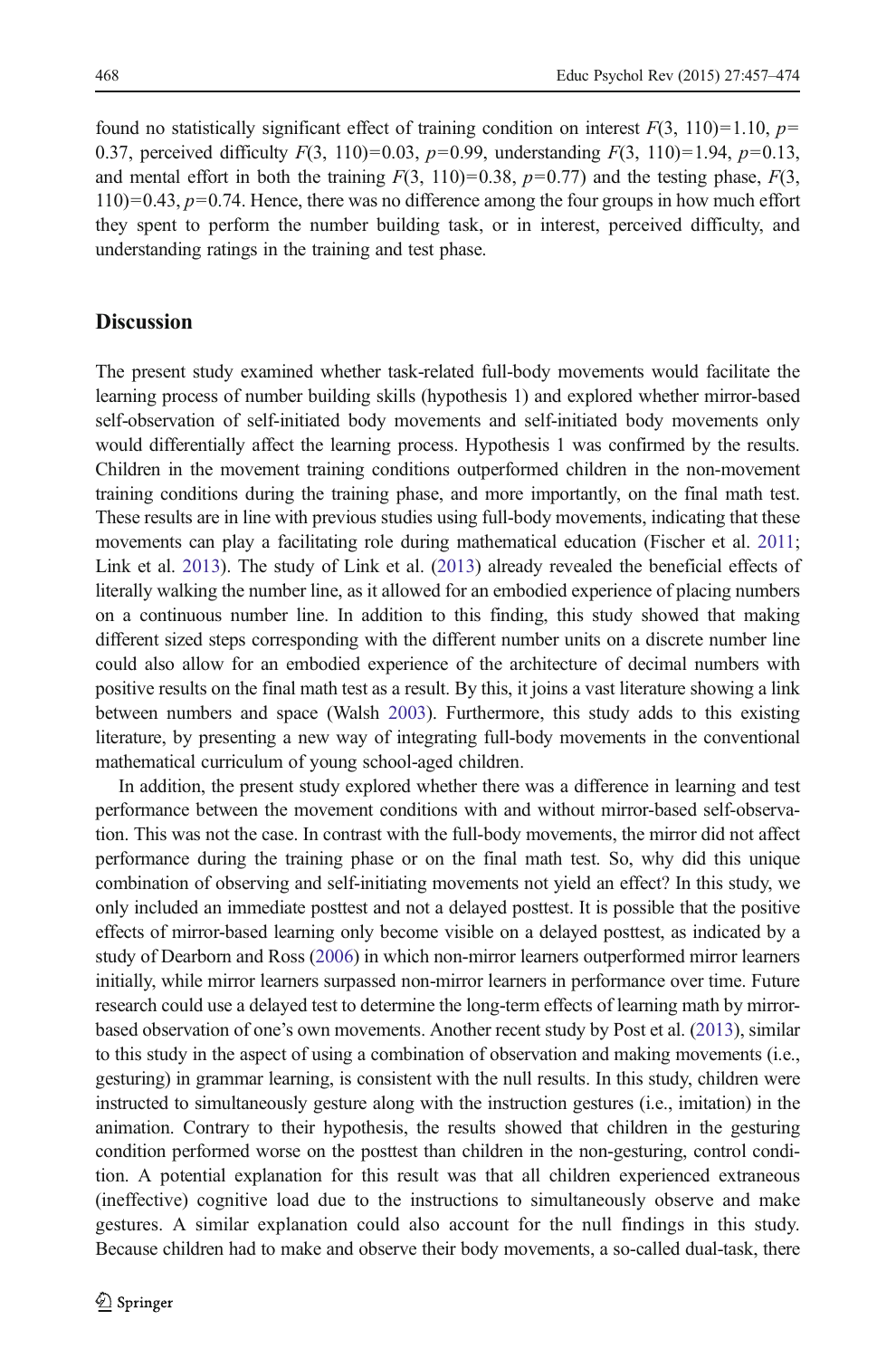might have been insufficient working memory capacity left for learning. Numerous dual-task paradigm studies investigating the simultaneous performance of two tasks have showed that our capability to perform tasks in parallel is limited (Kahneman [1973](#page-16-0); Wickens [1991](#page-17-0)). When the demands of the two tasks (e.g., perceptual and motor operations) exceed the individual's processing resources, performance decrements are to be expected, which are often referred to as dual-task costs. Another way in which the mirror condition might have caused extraneous load, is that it is very difficult to mentally transform the mirror-image of the ruler in order to get the correct internal representation and therefore to profit from the combination of making and observing movements.

### Active Ingredients of Full-Body Movements

Although the beneficial role of bodily movements is in line with previous research, we did not find differences among the training conditions in cognitive and affective factors that could explain the observed difference in performance. So, what caused the differences between the moving and non-moving conditions? Zooming in on the full-body movements, one could discern two important active ingredients. Firstly, the conceptually congruent relation between the different sized steps and the different number units could have facilitated number-building learning, which resulted in higher performance on the final math test. This result would be in line with a recent study of Segal et al. [\(2014\)](#page-17-0) who found that actions that are conceptually congruent with thinking facilitated thinking, and the earlier-mentioned studies showing that moving the body task-specific ways strengthens a systematic association of numbers and space (e.g., Link et al. [2013](#page-16-0)). Secondly, then, despite functional resemblance, the steps could simply have aided during the number building exercises across the ruler by functioning as a sort of keep-track-of-counting-device. For the reason that in the non-movement conditions children were prohibited to use their fingers as a way to keep track of counting on the ruler, we do not know whether the advantages of making different sized steps in the movement conditions are due to their auxiliary role in counting with the ruler and/or are due to their functional correspondence with different sized number units.

An unexpected finding was the difference in performance between the two control conditions in the training phase. Children in the sit condition performed significantly better during the training phase than children in the write condition. Although this finding might point out a beneficial impact of very minimal movements (walking to the appropriate place in comparison with moving the hand), alternative hypotheses (e.g., children performed better in the sit condition as the different parts on the ruler could be more easily discerned than the smaller parts on the ruler in the write condition) cannot be ruled out. More research is needed to examine this.

#### Cognitive and Affective Factors

Another question is why there were no differences among the training conditions in cognitive and affective factors. One possibility is that the rating scales used were not apt for younger children. Rating scale techniques are based on the assumption that people are able to introspect on their affective and cognitive processes and to report the amount of mental effort invested to accommodate the demands imposed by the task. While quite some studies have demonstrated that young and older adults are capable of doing this (e.g., Paas and van Merriënboer [1994\)](#page-16-0), it is possible that younger children might experience difficulties using these introspective selfreport scales. Several studies have observed that younger children tend to respond in an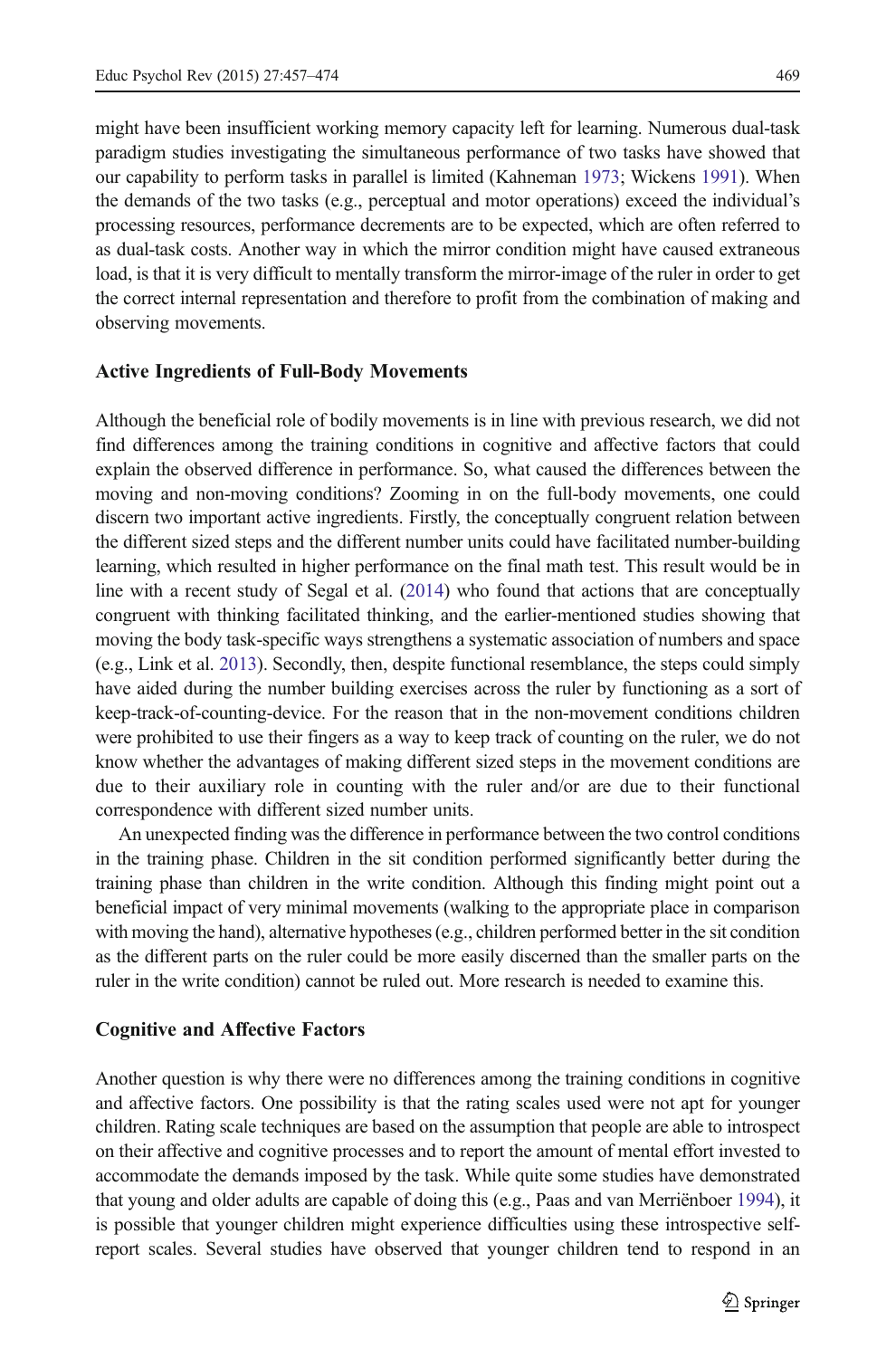extreme manner (i.e., endorsing the options at either end of the response continuum) when asked to use Likert-type rating scales. For example, a study of Chambers and Johnston ([2002](#page-15-0)), which involved children from 5 to 12 years old, showed that younger children when rating subjective states (but not physical states) are more likely to respond that they are either "a lot" or "not at all" happy, whereas older children were more capable of providing graded ratings in the middle of the scale  $(e.g., "a little" happy).$ 

While this explanation can account for exaggerated extremity preferences for both sides of the response continuum, it does not explain why most children endorsed options at one side. An alternative explanation for the current pattern of results is the social desirability bias; the pervasive tendency to answer questions in a manner that will be viewed favorably by others (Nederhof [1985](#page-16-0)). Even though no feedback about performance was given during the whole study, it is possible that children wanted to have approval of the experimenter by choosing in their view the most favorable option. Favorable options in this case would be complete understanding, no invested effort, and no perceived difficulty (i.e., the options that make the children look smart). In future research, this social desirability bias should be prevented, for example, by clearly instructing children that high scores on the effort scale are just as "good" as low scores.

Apart from general comments about response styles and introspective abilities of young children, there are other, more specific elements that might have contributed to the current results. First of all, the unexpected high interest ratings among all training conditions and not only among movement conditions can be explained by the fact that the whole study was an interruption of the daily routine. Children were taken out of class individually by an unfamiliar but friendly experimenter and brought to the gym, a place that triggers positive feelings, such as playfulness, in most of the children. In the gym, children were given a novel and interesting task. Given that curiosity often is associated with positive affectivity (e.g., Litman [2005](#page-16-0)), it could be argued that these extraordinary elements have contributed to the high interest ratings.

Second, despite the lack of research specifically examining concepts such as effort or working load among younger children, we have noted in our research, anecdotally, that firstgraders tend to diffuse the concept mental effort with perceived difficulty. For example, several first-graders mindlessly anticipated the forthcoming mental effort question raised by the experimenter directly after finishing a number building exercise, by saying "very easy" instead of "very low effort" (i.e., "1" on a five-point Likert scale). One could, therefore, assume that the distinction between both concepts is not that obvious for younger children. Future studies would benefit from including a more performance-based measure of mental effort. In performance-based techniques, mental effort is implicitly assessed by presenting children a concurrent secondary task in addition to the primary task. In this procedure, performance on a secondary task is supposed to reflect the level of cognitive load imposed by a primary task. Commonly, the secondary task involves simple activities such as remembering a list of letters or words or activities requiring sustained attention, such as detecting a visual or auditory signal (e.g., Brünken et al. [2003;](#page-15-0) Goldin-Meadow et al. [2001](#page-16-0)). Typical performance variables for sustained attention tasks are reaction time, accuracy, and error rate and in the case of a memory task the number of words remembered.

#### Limitations and Future Studies

This study has some limitations worthwhile mentioning. First of all, this study did not include a pretest. Therefore, we could not directly assess the level of number building skills first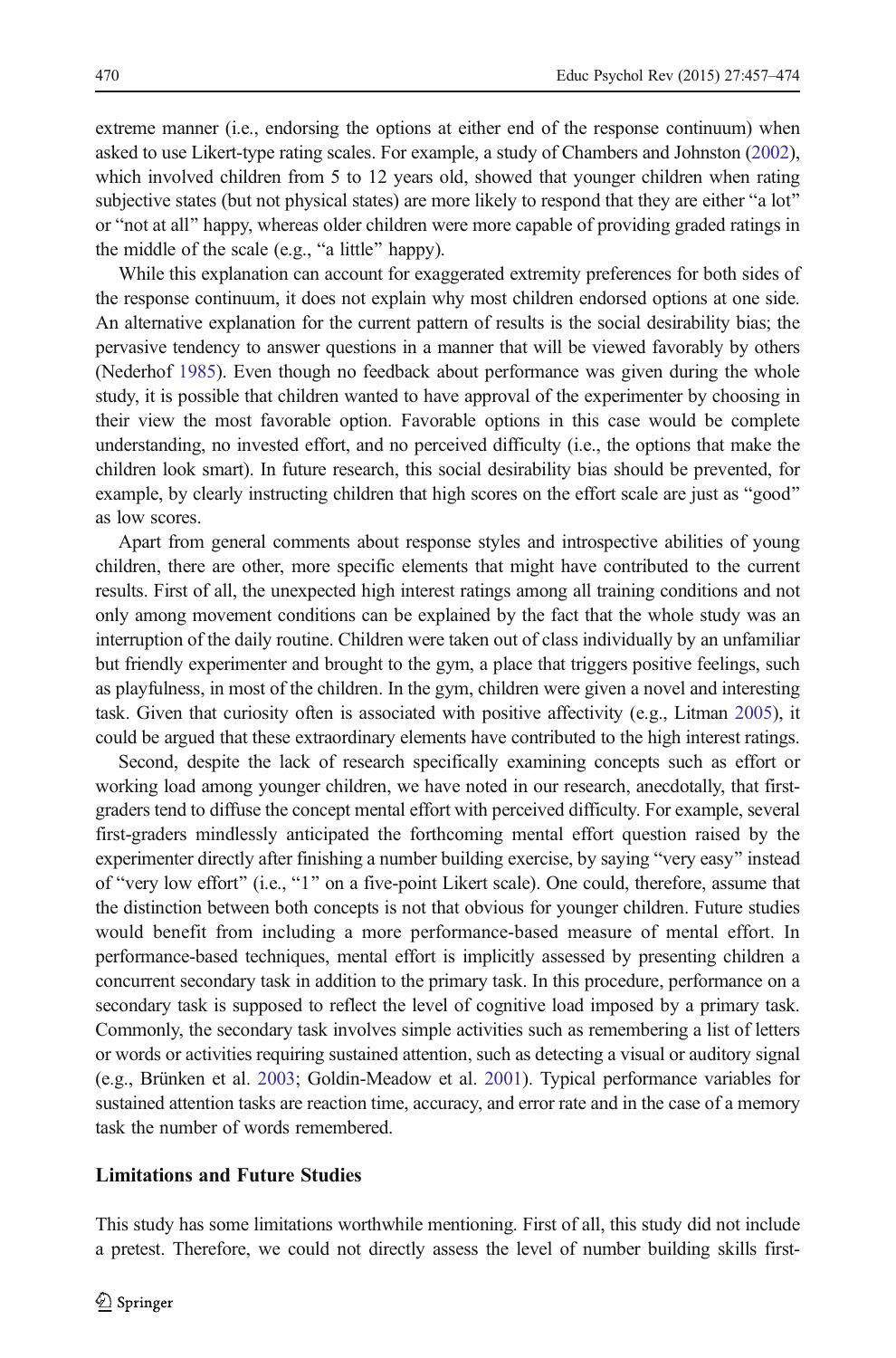graders had before the training phase and could, as a result, not determine the specific training gains of the different types of training. However, because the participants were randomly assigned to the conditions, we could expect the prior level of number building skills to be equally distributed across conditions. In addition, a well-known important drawback of a pretest, however, is that it possibly confounds the math training, since participants get primed regarding the test items. In order to avoid this priming effect, we opted for a posttest only design.

Furthermore, on basis of the experimental design, we cannot conclude which specific element(s) of the full-body movement exercises facilitated number building skills in the training and test phase. Do full-body movements work through their auxiliary role in counting with the ruler and/or through their functional correspondence with different sized number units? Besides, by forcing children in the control conditions not to use their hands during the number building exercises, they might have been more obstructed in their performance than the experimental groups, as they could not use their hands as a memory and location device. In future studies, it would be interesting to disentangle these separate elements and to use a control group in which children are allowed to use their hands.

Another interesting, related topic for future research would be to examine possible differences between small movements and full-body movements in their effect on number building exercises. For example, does it matter whether the different sized steps are done by feet on a ruler across the floor or are done by a "walking hand" on a printed ruler? Also, within the context of improving health and fitness of young children, it would be interesting to make the mathematical exercise more physically demanding (e.g., increasing the length of the ruler). As numerous studies have found positive effects of (class-room based) physical activity on learning and academic performance (e.g., Donnely and Lambourne [2011\)](#page-15-0), one could argue that task-related movements with an increased intensity would improve mathematical learning even more.

## Conclusions and Implications

This study sought a way to build physical activity into classroom math lessons, not only to increase the amount of physical activity but mainly to make a positive contribution to comprehension of numerical concepts. To conclude, this study showed that the movement training resulted in better number building skills among first-graders. Observing one's own movements in a mirror, however, did not affect performance. Differences in interest, perceived difficulty, understanding, and mental effort cannot account for this effect, because there were no differences between conditions on those variables. Although one must be careful in drawing conclusions with respect to educational practice from a single study, the present findings have important implications for the educational domain. With simply adding full-body movements to conventional math exercises, math performance can be improved in comparison with the predominant "sit and write method." From a practical point of view, these results are also very promising, as full-body movements can be easily integrated into the conventional number building exercises without the need for purchasing costly new teaching methods and materials. Because of this easily applicable and low cost teaching method, teachers might be more likely to integrate the movements into their classrooms. Also, this form of classroom-based physical activity fits the trend towards getting children more physically active in primary schools.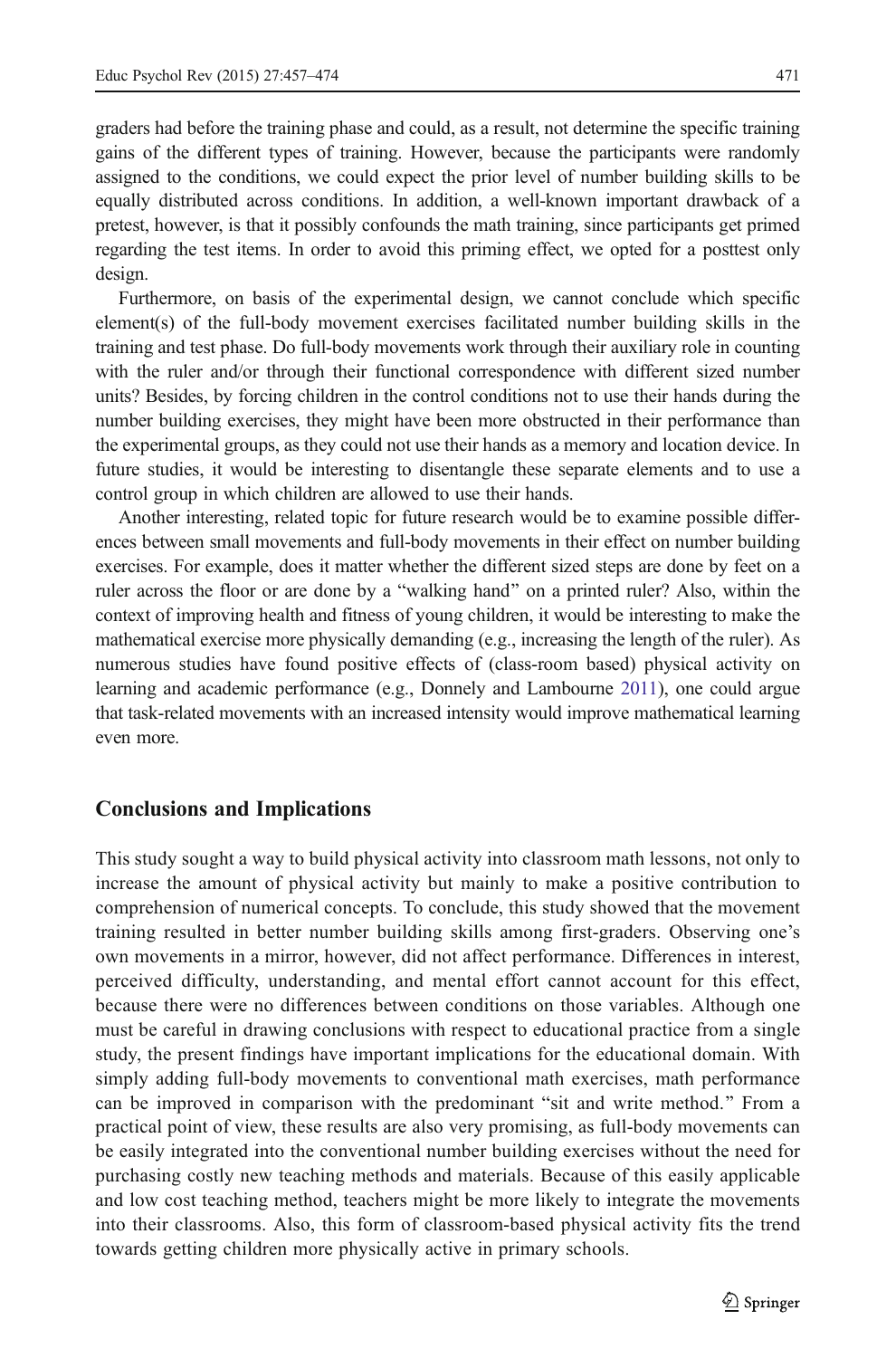<span id="page-15-0"></span>Open Access This article is distributed under the terms of the Creative Commons Attribution 4.0 International License (http://creativecommons.org/licenses/by/4.0/), which permits unrestricted use, distribution, and reproduction in any medium, provided you give appropriate credit to the original author(s) and the source, provide a link to the Creative Commons license, and indicate if changes were made.

#### **References**

Ayres, P., Marcus, N., Chan, C., & Qian, N. (2009). Learning hand manipulative tasks: when instructional animations are superior to equivalent static representations. Computers in Human Behavior, 25(2), 348–353. doi:[10.1016/j.chb.2008.12.013](http://dx.doi.org/10.1016/j.chb.2008.12.013).

Barsalou, L. W. (1999). Perceptual symbol systems. The Behavioral and Brain Sciences, 22(4), 577–609.

- Broaders, S. C., Cook, S. W., Mitchell, Z., & Goldin-Meadow, S. (2007). Making children gesture brings out implicit knowledge and leads to learning. Journal of Experimental Psychology: General, 136(4), 539–550. doi:[10.1037/0096-3445.136.4.539.](http://dx.doi.org/10.1037/0096-3445.136.4.539)
- Brünken, R., Plass, J. L., & Leutner, D. (2003). Direct measurement of cognitive load in multimedia learning. Educational Psychologist, 38, 53–61. doi[:10.1207/S15326985EP3801\\_7](http://dx.doi.org/10.1207/S15326985EP3801_7).
- Butte, N. F., Christiansen, E., & Sorenson, T. I. (2007). Energy imbalance underlying the development of childhood obesity. Obesity, 15, 3056–3066. doi[:10.1038/oby.2007.364](http://dx.doi.org/10.1038/oby.2007.364).
- Chambers, C. T., & Johnston, J. (2002). Developmental differences in children's use of rating scales. Journal of Pediatric Psychology, 27, 27–36. doi[:10.1093/jpepsy/27.1.27.](http://dx.doi.org/10.1093/jpepsy/27.1.27)
- Cohen, J. (1988). Statistical power analysis for the behavioral sciences (2nd ed.). Hillsdale: Erlbaum.
- Cohen, J. (2013). Statistical power analysis for the behavioral sciences. Routledge Academic.
- Cook, S. W., Mitchell, Z., & Goldin-Meadow, S. (2008). Gesturing makes learning last. Cognition, 106(2), 1047–1058. doi:[10.1016/j.cognition.2007.04.010](http://dx.doi.org/10.1016/j.cognition.2007.04.010).
- Cook, S. W., Yip, T. K. Y., & Goldin-Meadow, S. (2012). Gestures, but not meaningless movements, lighten working memory load when explaining math. Language and Cognitive Processes, 27(4), 594–6[10.](http://dx.doi.org/10.1080/01690965.2011.567074) doi:10. [1080/01690965.2011.567074.](http://dx.doi.org/10.1080/01690965.2011.567074)
- De Koning, B. B., & Van der Schoot, M. (2013). Becoming part of the story! Refueling the interest in visualization strategies for reading comprehension. Educational Psychology Review, 25, 261–287. doi:[10.](http://dx.doi.org/10.1007/s10648-013-9222-6) [1007/s10648-013-9222-6](http://dx.doi.org/10.1007/s10648-013-9222-6).
- Dearborn, K., & Ross, R. (2006). Dance learning and the mirror: comparison study of dance phrase learning with and without mirrors. Journal of Dance Education, 6(4), 109–115. doi[:10.1080/15290824.2006.10387323.](http://dx.doi.org/10.1080/15290824.2006.10387323)
- Decety, J., & Grezes, J. (2006). The power of simulation: imagining one's own and other's behavior. Brain Research, 1079(1), 4–14. doi[:10.1016/j.brainres.2005.12.115](http://dx.doi.org/10.1016/j.brainres.2005.12.115).
- Dehaene, S., Bossini, S., & Giraux, P. (1993). The mental representation of parity and number magnitude. Journal of Experimental Psychology: General, 122, 371–396.
- Dijkstra, K., & Kaschak, M. P. (2006). Encoding in verbal, enacted and autobiographical tasks in young and older adults. Quarterly Journal of Experimental Psychology, 59(8), 1338–1345. doi:[10.1080/](http://dx.doi.org/10.1080/17470210600695092) [17470210600695092.](http://dx.doi.org/10.1080/17470210600695092)
- Donnely, J. E., & Lambourne, K. (2011). Classroom-based physical activity, cognition, and academic achievement. Preventive Medicine, 52, 36–42. doi[:10.1016/j.ypmed.2011.01.021.](http://dx.doi.org/10.1016/j.ypmed.2011.01.021)
- Engelkamp, J., & Jahn, P. (2003). Lexical, conceptual and motor information in memory for action phrases: a multi-system account. Acta Psychologica, 113(2), 147–165. doi[:10.1016/S0001-6918\(03\)00030-1.](http://dx.doi.org/10.1016/S0001-6918(03)00030-1)
- Engelkamp, J., Seiler, K. H., & Zimmer, H. D. (2004). Memory for actions: Item and relational information in categorized lists. Psychological Research, 69, 1–10. doi[:10.1007/s00426-003-0160-7](http://dx.doi.org/10.1007/s00426-003-0160-7).
- Fias, W., & Fischer, M. H. (2005). Spatial representation of numbers. In J. I. D. Campbell (Ed.), *Handbook of* mathematical cognition (pp. 43–54). New York: Psychology Press.
- Fischer, U., Moeller, K., Bientzle, M., Cress, U., & Nuerk, H. C. (2011). Sensori-motor spatial training of number magnitude representation. Psychonomic Bulletin & Review, 18, 177–83. doi[:10.3758/s13423-010-0031-3](http://dx.doi.org/10.3758/s13423-010-0031-3).
- Geary, D. C. (2002). Principles of evolutionary educational psychology. Learning and Individual Differences, 12, 317–345.
- Geary, D. C. (2007). Educating the evolved mind: Conceptual foundations for an evolutionary educational psychology. In J. S. Carlson & J. R. Levin (Eds.), Educating the evolved mind: Conceptual foundations for an evolutionary educational psychology (pp. 1–99). Greenwich: Information Age.
- Geary, D. C. (2008). An evolutionarily informed education science. Educational Psychologist, 43, 179–195.
- Glenberg, A. M., Sato, M., Cattaneo, L., Riggio, L., Palumbo, D., & Buccino, G. (2008). Processing abstract language modulates motor system activity. Quarterly Journal of Experimental Psychology, 61, 905-919. doi:[10.1080/17470210701625550.](http://dx.doi.org/10.1080/17470210701625550)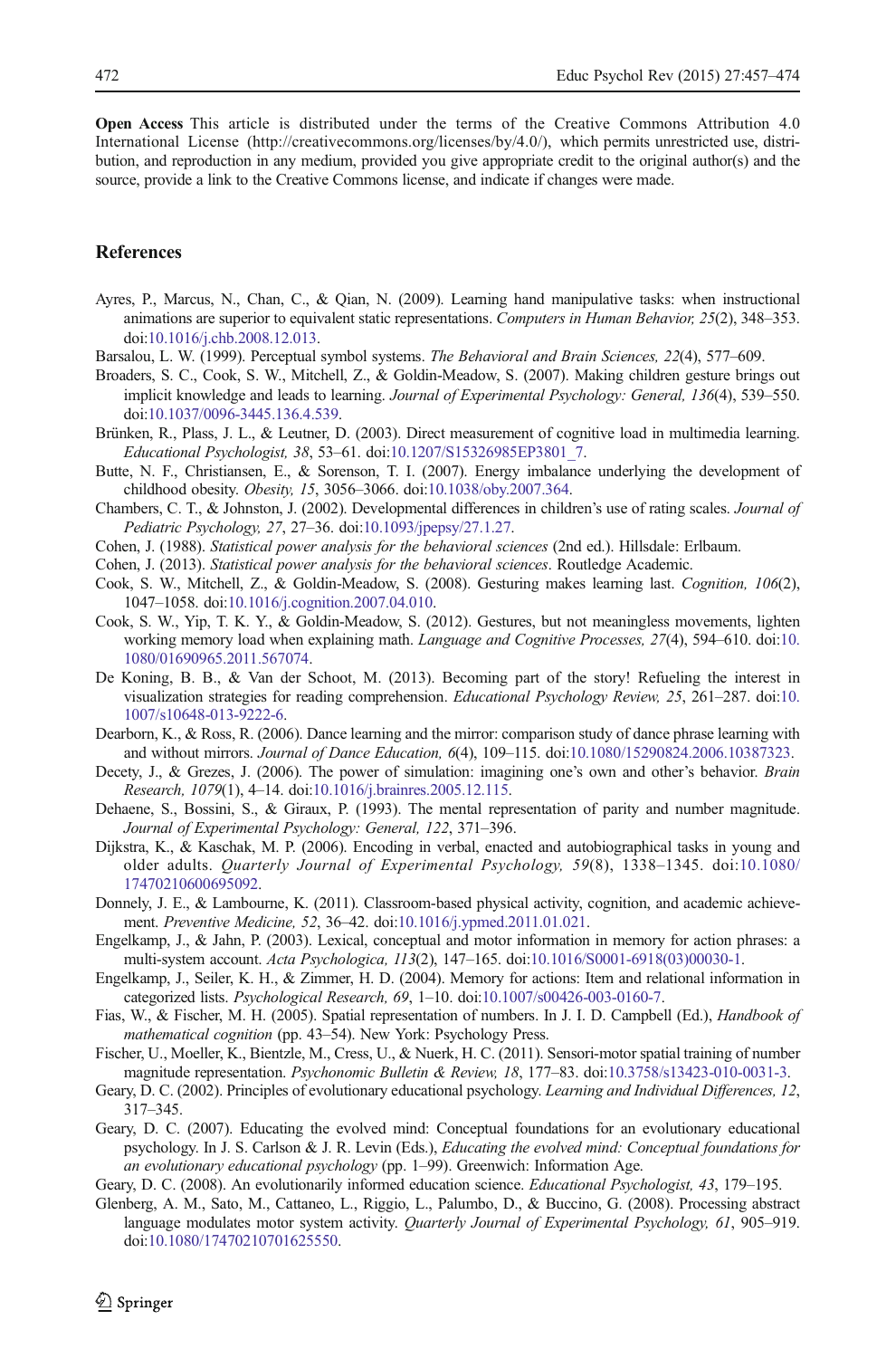- <span id="page-16-0"></span>Goldin-Meadow, S., Nusbaum, H., Kelly, S. D., & Wagner, S. (2001). Explaining math: gesturing lightens the load. Psychological Science, 12(6), 516–522. doi:[10.1111/1467-9280.00395.](http://dx.doi.org/10.1111/1467-9280.00395)
- Grezes, J., Frith, C. D., & Passinghama, R. E. (2004). Inferring false beliefs from the actions of oneself and others: an fMRI study. Neuro-Image, 21, 744–750. doi:[10.1016/j.neuroimage.2003.10.014](http://dx.doi.org/10.1016/j.neuroimage.2003.10.014).
- Hubbard, E. M., Piazza, M., Pinel, P., & Dehaene, S. (2005). Interactions between number and space in parietal cortex. Nature Reviews Neuroscience, 6, 435–448. doi[:10.1038/nrn1684.](http://dx.doi.org/10.1038/nrn1684)
- James, K. H., & Swain, S. N. (2011). Only self-generated actions create sensori-motor systems in the developing brain. Developmental Science, 14(4), 673–687. doi[:10.1111/j.1467 7687.2010.01011.x](http://dx.doi.org/10.1111/j.1467%207687.2010.01011.x).
- Jordan, N. C., Kaplan, D., Locuniak, M. N., & Ramineni, C. (2007). Predicting first-grade math achievement from developmental number sense trajectories. Learning Disabilities Research and Practice, 22, 36–46. doi: [10.1111/j.1540-5826.2007.00229.x.](http://dx.doi.org/10.1111/j.1540-5826.2007.00229.x)
- Jordan, N. C., Glutting, J., & Ramineni, C. (2010). The importance of number sense to mathematics achievement in first and third grades. Learning and Individual Differences, 20, 82–88. doi:[10.1016/j.lindif.2009.07.004.](http://dx.doi.org/10.1016/j.lindif.2009.07.004)
- Kahneman, D. (1973). Attention and effort. Englewood Cliffs: Prentice-Hall.
- Keysers, C., & Gazzola, V. (2009). Expanding the mirror: vicarious activity for actions, emotions, and sensations. Current Opinion in Neurobiology, 19, 666–671. doi[:10.1016/j.conb.2009.10.006.](http://dx.doi.org/10.1016/j.conb.2009.10.006)
- Lindemann, O., Stenneken, P., Van Schie, H. T., & Bekkering, H. (2006). Semantic activation in action planning. Journal of Experimental Psychology: Human Perception and Performance, 32, 633–643. doi[:10.1037/0096-](http://dx.doi.org/10.1037/0096-1523.32.3.633) [1523.32.3.633](http://dx.doi.org/10.1037/0096-1523.32.3.633).
- Lindemann, O., Abolafia, J. M., Girardi, G., & Bekkering, H. (2007). Getting a grip on numbers: numerical magnitude priming in object grasping. Journal of Experimental Psychology: Human Perception and Performance, 33(6), 1400–1409. doi[:10.1037/0096-1523.33.6.1400](http://dx.doi.org/10.1037/0096-1523.33.6.1400).
- Link, T., Moeller, K., Huber, S., Fischer, U., & Nuerk, H. (2013). Walk the number line An embodied training of numerical concepts. Trends in Neuroscience and Education, 2(2), 74–84. doi:[10.1016/j.tine.2013.06.005.](http://dx.doi.org/10.1016/j.tine.2013.06.005)
- Litman, J. A. (2005). Curiosity and the pleasures of learning: wanting and liking new information. Cognition and Emotion, 19, 793–814. doi[:10.1080/02699930541000101](http://dx.doi.org/10.1080/02699930541000101).
- Marley, S. C., Szabo, Z., Levin, J. R., & Glenberg, A. M. (2011). Investigation of an activity-based textprocessing strategy in mixed-age child dyads. The Journal of Experimental Education, 79, 340–360. doi[:10.](http://dx.doi.org/10.1080/00220973.2010.483697) [1080/00220973.2010.483697.](http://dx.doi.org/10.1080/00220973.2010.483697)
- Martin, A. (2007). The representation of object concepts in the brain. Annual Review of Psychology, 58, 25–45. doi:[10.1146/annurev.psych.57.102904.190143](http://dx.doi.org/10.1146/annurev.psych.57.102904.190143).
- Moeller, K., Pixner, S., Zuber, J., Kaufmann, L., & Nuerk, H. C. (2011). Early place-value understanding as a precursor for later arithmetic performance – a longitudinal study on numerical development. Research in Developmental Disabilities, 32, 1837–1851. doi:[10.1016/j.ridd.2011.03.012](http://dx.doi.org/10.1016/j.ridd.2011.03.012).
- Nederhof, A. J. (1985). Methods of coping with social desirability bias: a review. European Journal of Social Psychology, 15, 263–280. doi[:10.1002/ejsp.2420150303](http://dx.doi.org/10.1002/ejsp.2420150303).
- Paas, F. (1992). Training strategies for attaining transfer of problem-solving skill in statistics: a cognitive-load approach. Journal of Educational Psychology, 84, 429–434. doi[:10.1037/0022-0663.84.4.429.](http://dx.doi.org/10.1037/0022-0663.84.4.429)
- Paas, F., & Sweller, J. (2012). An evolutionary upgrade of cognitive load theory: using the human motor system and collaboration to support the learning of complex cognitive tasks. Educational Psychology Review, 24(1), 27–45. doi[:10.1007/s10648-011-9179-2.](http://dx.doi.org/10.1007/s10648-011-9179-2)
- Paas, F., & van Merriënboer, J. J. G. (1994). Instructional control of cognitive load in the training of complex cognitive tasks. Educational Psychology Review, 6, 51–71. doi[:10.2466/pms.1994.79.1.419](http://dx.doi.org/10.2466/pms.1994.79.1.419).
- Paas, F., van Merriënboer, J. J. G., & Adam, J. J. (1994). Measurement of cognitive-load in instructional research. Perceptual and Motor Skills, 79, 419–430. doi[:10.2466/pms.1994.79.1.419](http://dx.doi.org/10.2466/pms.1994.79.1.419).
- Paas, F., Renkl, A., & Sweller, J. (2003a). Cognitive load theory and instructional design: recent developments. Educational Psychologist, 38, 37–41. doi[:10.1207/S15326985EP3801](http://dx.doi.org/10.1207/S15326985EP3801).
- Paas, F., Tuovinen, J. E., Tabbers, H., & Van Gerven, P. W. M. (2003b). Cognitive load measurement as a means to advance cognitive load theory. Educational Psychologist, 38, 63-71. doi[:10.1207/S15326985EP3801.](http://dx.doi.org/10.1207/S15326985EP3801)
- Perry, M., Berch, D., & Singleton, J. L. (1995). Constructing shared understanding: the role of nonverbal input in learning contexts. Journal of Contemporary Legal Issues, 6, 213–236.
- Piaget, J., & Inhelder, B. (1969). The psychology of the child. New York: Basic Books.
- Ping, R. M., & Goldin-Meadow, S. (2008). Hands in the air: using ungrounded iconic gestures to teach children conservation of quantity. Developmental Psychology, 44, 1277–1287. doi:[10.1037/0012-1649.44.5.1277](http://dx.doi.org/10.1037/0012-1649.44.5.1277).
- Ping, R., & Goldin-Meadow, S. (2010). Gesturing saves cognitive resources when talking about nonpresent objects. Cognitive Science, 34(4), 602–619. doi[:10.1111/j.1551-6709.2010.01102.x](http://dx.doi.org/10.1111/j.1551-6709.2010.01102.x).
- Post, L. S., van Gog, T., Paas, F., & Zwaan, R. A. (2013). Effects of simultaneously observing and making gestures while studying grammar animations on cognitive load and learning. Computers in Human Behavior, 29(4), 1450–1455. doi:[10.1016/j.chb.2013.01.005](http://dx.doi.org/10.1016/j.chb.2013.01.005).